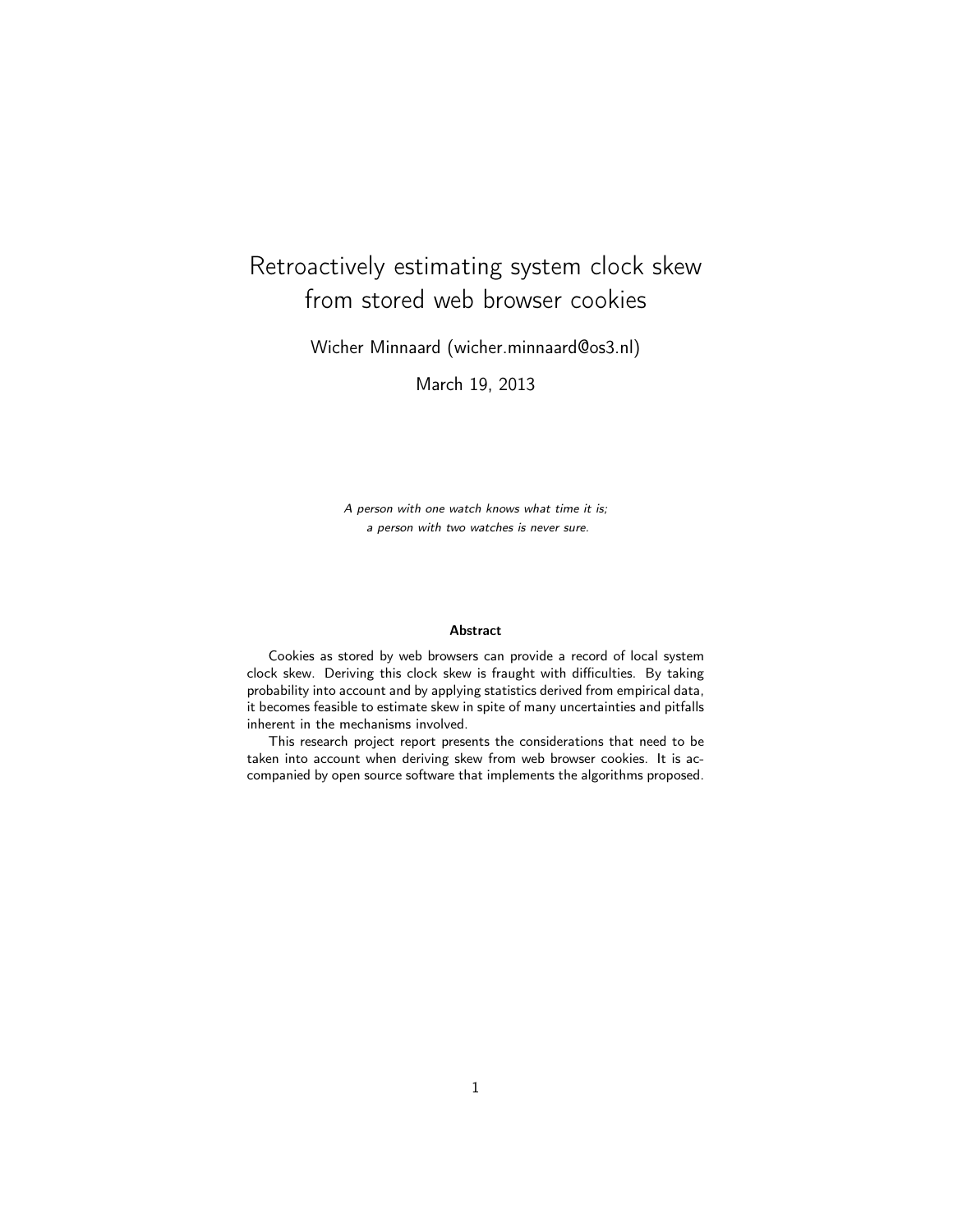# **Contents**

| 1              | Introduction<br>$1\quad1$<br>1.2                                                                                                                                                                    | 3<br>3<br>4                |
|----------------|-----------------------------------------------------------------------------------------------------------------------------------------------------------------------------------------------------|----------------------------|
| $\overline{2}$ | Method for deriving skew from web cookies<br>External time carried in cookie expiry information<br>2.1<br>Exploiting expiry information<br>2.2<br>2.3                                               | 6<br>6<br>7<br>9           |
| 3              | Creating a database of server deltas<br>Shodan: A web server reply corpus<br>3.1<br>3.2<br>Representativeness and shortcomings<br>3.3<br>Applications of the database<br>3.4                        | 12<br>12<br>12<br>13<br>14 |
| 4              | The skew estimation algorithm<br>4.1<br>4.2<br>Dealing with imprecision $\ldots \ldots \ldots \ldots$<br>4.3<br>Forming hypotheses - A voting system<br>Ranking hypotheses - Weighted voting<br>4.4 | 17<br>17<br>17<br>18<br>19 |
| 5              | Implementation<br>5.1<br>5.2                                                                                                                                                                        | 20<br>20<br>21             |
| 6              | Discussion: Algorithm performance<br>Basic performance evaluation<br>6.1<br>Exploring complex properties<br>6.2<br>Avenues for improvement<br>6.3                                                   | 24<br>24<br>25<br>31       |
| $7^{\circ}$    | Conclusion                                                                                                                                                                                          | 32                         |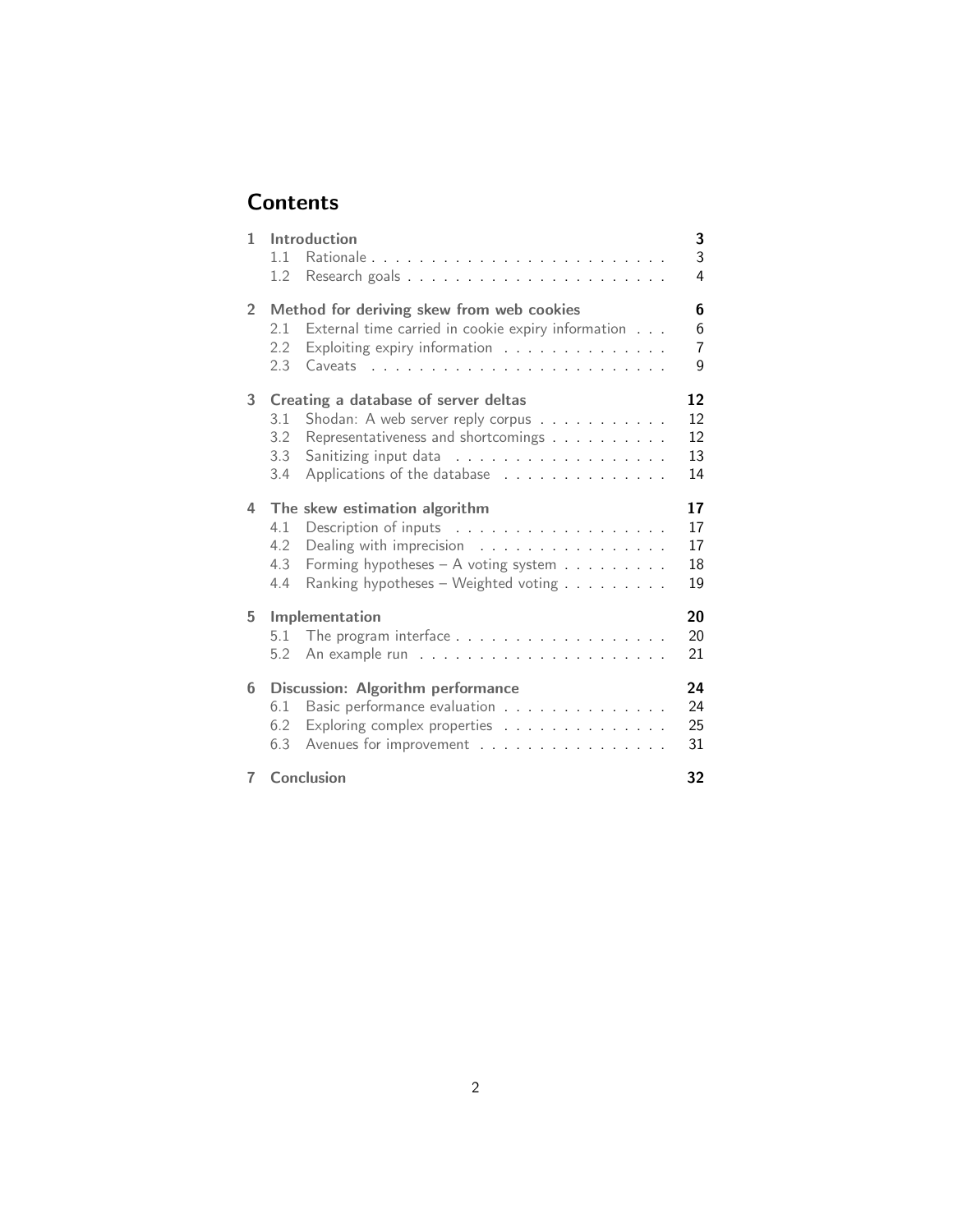# <span id="page-2-0"></span>1 Introduction

This research project report and associated software<sup>[1](#page-2-2)</sup> are the result of a one-month effort to create and automate a forensic method for retroactively determining a system clock skew record of some end-user system, by using web cookies found on that same system and comparing them with a collection of cookies retrieved from public web servers.

### <span id="page-2-1"></span>1.1 Rationale

The reliability of time stamps plays an important role in forensic investigations. Time stamps are used to determine the relative ordering of associated events and to correlate these events with other events that are external to the system. Knowing if (and by how much, and when) the clock that was used in setting time stamps was skewed with respect to other clocks can be critical.

The importance of knowing such a skew deserves to be illustrated:

John is a suspect in a fraud case – supposedly, he has tampered with the electronic cash register (PC software) in the grocery shop where he is employed. John claims that he did no such thing and that some other person working the next shift must have been responsible.

A forensic investigation of security camera footage shows John leaving the store premises at 13:00. The investigation also shows that the fraudulent records were timestamped 13:03.

The question is obvious: what was the skew of the PC's clock (which has set the record timestamps) with respect to the clock of the security camera (which has set the video footage timestamps) ?

CERT advises first responders to register system clock skew when collecting evidence. [\[5,](#page-31-1) section 3.9.1.2] Unfortunately, this will only provide the forensic examiner with knowledge of the skew at evidence collection time. To extrapolate that skew to a point in time months or years prior to capture is a far stretch.

Using his experience and implicit notions of what he considers 'likely', a forensic examiner might arrive at a conviction of the relative order of events. Such personal convictions might suffice for an internal investigation  $-$  e.g. to find out in which way some system was breached – but they do not hold up in criminal court, where it may come to the point that some relative order of events has to be proven beyond reasonable doubt. Boyd and Forster note the attention time information receives in court:

Date and time evidence is a fundamental part of many forensic computing examinations. Forensic examiners know that lawyers are often drawn to dates and times because they represent a concrete link between the real world and the less easily understood world of computer

<span id="page-2-2"></span><sup>1</sup>Available at <http://nontrivialpursuit.org/cookieskewer/cookieskewer.tar.gz>. This software is meant for research purposes and is not designed with production purposes in mind.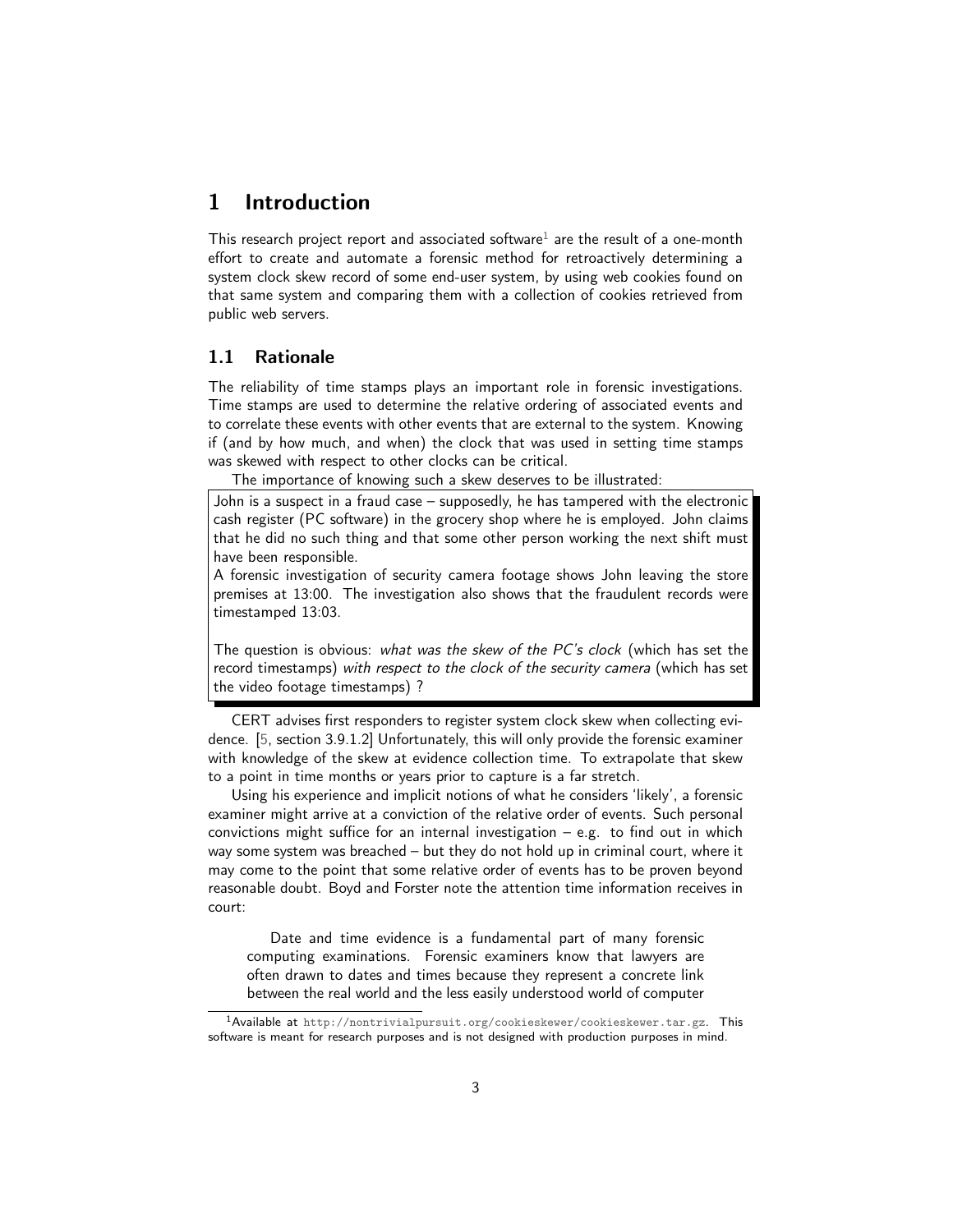evidence. Experienced examiners know that date and time evidence is not simple and contains many potential pitfalls. Usually the more knowledge and experience that an examiner possesses the less they are willing to commit to a particular time or date. They will always try and look at the fuller picture seeking corroboration or verification of their findings. [\[2\]](#page-31-2)

What is needed is a historical record of offsets against some reference clock. Ideally, system logs contain such information<sup>[2](#page-3-1)</sup> – see listing [1 on the following page](#page-4-0) for an example of such a log. Lacking an accurate record, forensic investigations dealing with time information often turn to other, less perfect traces of time information set by clocks external to the system.

As it happens, many systems are not run in isolation. Network protocols may carry time information as part of a mechanism employed to maintain state or caches. A prime example of such a protocol is HTTP. It is pervasive due to the widespread use of the world wide web. The storage mechanisms that HTTP clients employ to maintain state and caches make traces of external time prevalent on many end-user systems, ranging from laptops to smartphones.

### <span id="page-3-0"></span>1.2 Research goals

The research goals that follow from the rationale are straightforward:

- 1. Determine to what extent the mechanisms that are involved in the HTTP state mechanism allow the web client cookie store to be used for estimating skew. What are the caveats and how can they be dealt with?
- 2. Devise an automated method that, given a web cookie collection and a database of cookie characteristics, arrives at an estimate of clock skew. Implement a prototype.
- 3. Evaluate the method.

The structure of the remainder of this report is as follows:

- $\triangleright$  Sections [2](#page-5-0) and [3](#page-11-0) address goal #1. Surveying and classifying empirically gathered data has taken up a major part of the effort spent on this project.
- $\triangleright$  Sections [4](#page-16-0) and [5](#page-19-0) address goal  $#2$ . Coming up with an algorithm and building software has taken up another major part of the effort.
- $\triangleright$  Section [6](#page-23-0) addresses goal #1 and #3. Arguably, this is where the most important question – "can it be done?" – will need to be answered. The short answer is "yes" – initial results are promising. Many questions addressing the limits of the approach remain unanswered, though not unmentioned.

<span id="page-3-1"></span> $2$ Those logs could be tampered with, so one would still like to corroborate them with other sources of time information.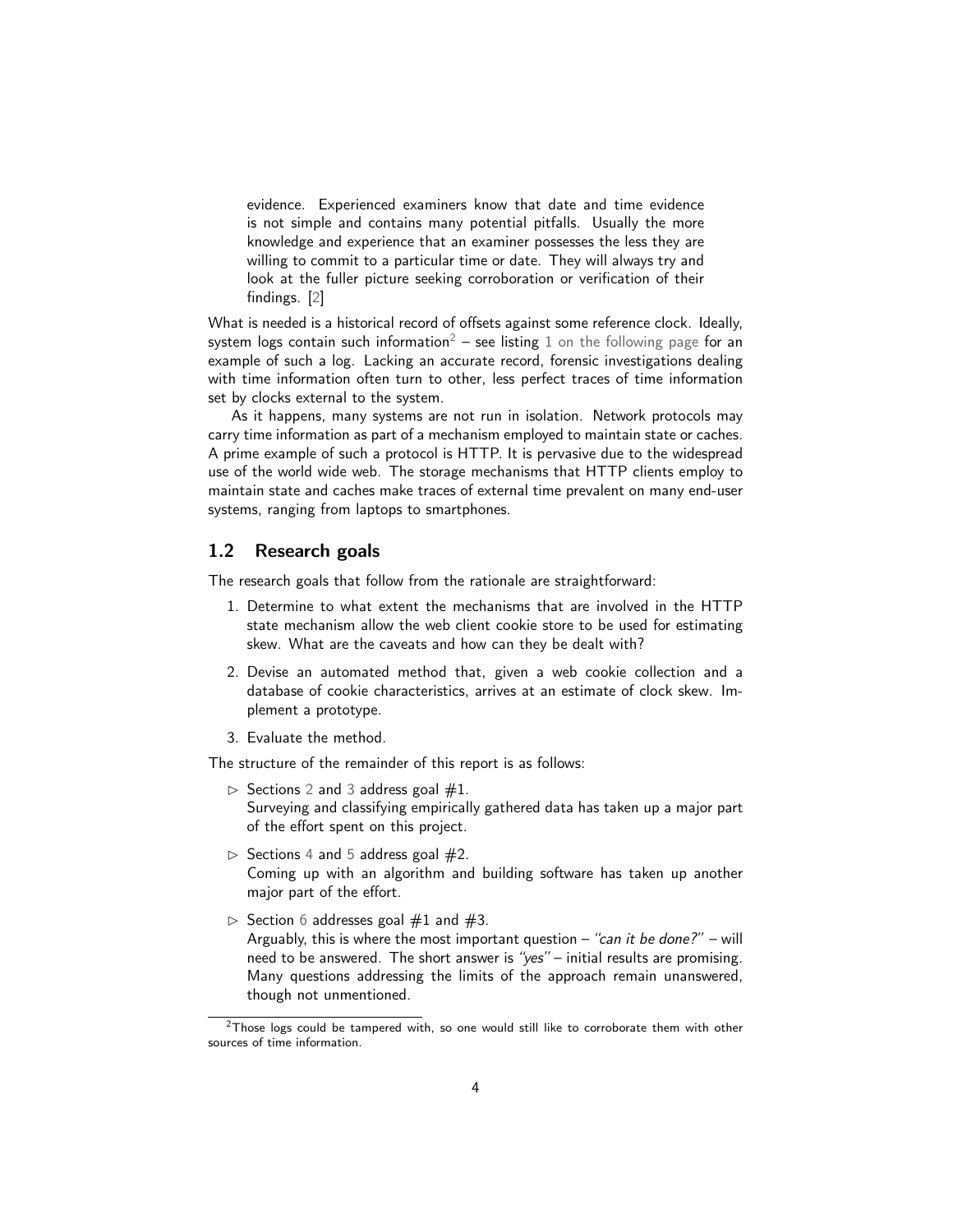<span id="page-4-0"></span>Listing 1: Example of an NTP log from a GNU/Linux system running OpenNTPD. It contains a fairly fine-grained historical record of time skews, and mentions the external time sources it has synced up with.

| Jan    | 31   | 10:43:29 | [ntpd]  | peer 96.226.123.84 now valid       |       |                      |
|--------|------|----------|---------|------------------------------------|-------|----------------------|
| Jan    | 31   | 10:51:23 | [ntpd]  | adjusting local clock by 0.597745s |       |                      |
| Jan    | 31   | 11:00:32 | [ntpd]  | adjusting local clock by 0.377247s |       |                      |
| Jan    | 31   | 11:00:32 | [ntpd]  | clock is now unsynced              |       |                      |
| Jan    | 31   | 11:04:48 | [ntpd]  | adjusting local clock              |       | by 0.214659s         |
| Feb    | 05   | 11:14:26 | [ntpd]  | local<br>adjusting                 | clock | by 2.033003s         |
| Feb    | 05   | 11:18:49 | [ntpd]  | local clock<br>adjusting           |       | by 1.945286s         |
| Feb    | 05   | 11:23:04 | [ntpd]  | adjusting<br>local                 | clock | by 1.823792s         |
| Feb    | - 05 | 11:27:17 | [ntpd]  | local<br>adjusting                 | clock | by $1.675674s$       |
| Feb 05 |      | 11:31:37 | [ntpd]  | adjusting<br>local                 | clock | by 1.589458s         |
| Feb 05 |      | 11:35:59 | [ntpd]  | adjusting<br>local                 | clock | by 1.457986s         |
| Feb 05 |      | 11:40:17 | [ntpd]  | local<br>adjusting                 | clock | by 1.295471s         |
| Feb 05 |      | 11:44:36 | [ntpd]  | adjusting<br>local                 | clock | by $1.158376s$       |
| Feb 05 |      | 11:48:48 | [ntpd]  | adjusting<br>local                 |       | clock by $1.034453s$ |
| Feb    | 05   | 11:53:13 | [ntpd]  | adjusting<br>local                 | clock | by 0.912603s         |
| Feb 05 |      | 11:57:26 | [ntpd]  | local<br>adjusting                 | clock | by 0.801233s         |
| Feb 05 |      | 12:01:40 | [ntpd]  | local<br>adjusting                 | clock | by 0.671071s         |
| Feb 05 |      | 12:05:54 | [ntpd]  | adjusting<br>local                 | clock | by 0.527679s         |
| Feb    | 05   | 12:10:14 | [ntpd]  | local<br>adjusting                 | clock | by 0.446749s         |
| Feb 05 |      | 12:14:36 | [ntpd]  | adjusting local clock by 0.286010s |       |                      |
| Feb 05 |      | 12:34:23 | [ntpd]  | skew change 60.748 exceeds limit   |       |                      |
| Feb 05 |      | 12:34:23 | $n$ tpd | clock is now synced                |       |                      |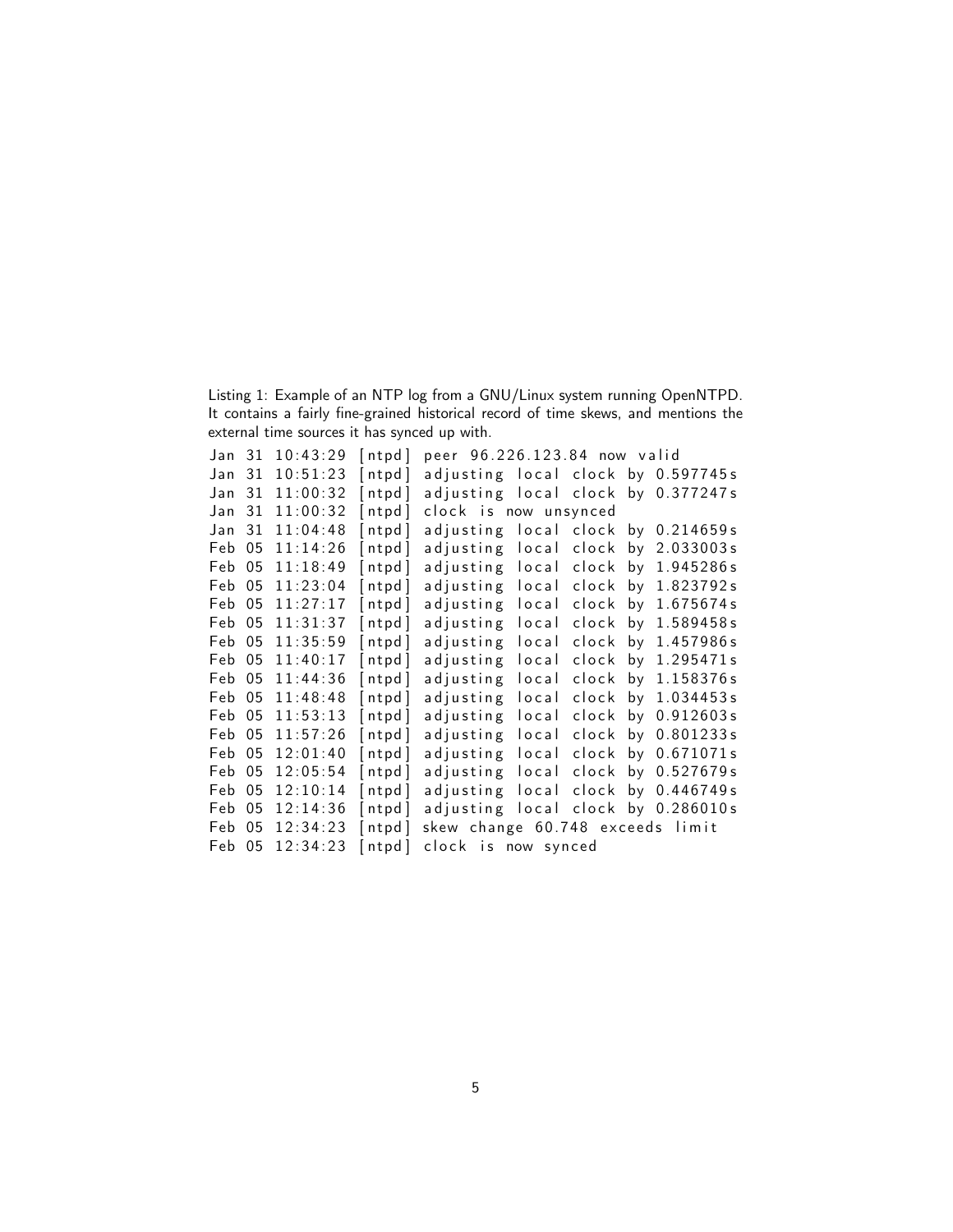# <span id="page-5-0"></span>2 Method for deriving skew from web cookies

# <span id="page-5-1"></span>2.1 External time carried in cookie expiry information

A web browser cookie can carry time information that reflects the state of a web server's clock at the time of the request that led to the creation of the cookie on the client side. The following schema (Figure [2.1\)](#page-5-2) illustrates how information on the state of the server clock can end up on the client.

<span id="page-5-2"></span>Figure 2.1: External time time incorporation (without skew). A client sends a request. In the response, the server sets a cookie. To determine the expiry of the cookie, the server adds a constant  $\Delta_s$  (of, in this case, one hour) to the current time, which it derives from its local clock. The client stores the cookie with the expiry timestamp received from the server, and timestamps the cookie with a creation time that is derived from its local clock. The difference between these two timestamps on the client side is  $\Delta_c$ . Note that  $\Delta_s$  and  $\Delta_c$  are identical.



If a clock skew is introduced in the client system, the mechanism results in artefacts from which that same skew can be derived ex post. See Figure [2.2 on the](#page-6-1) [following page.](#page-6-1)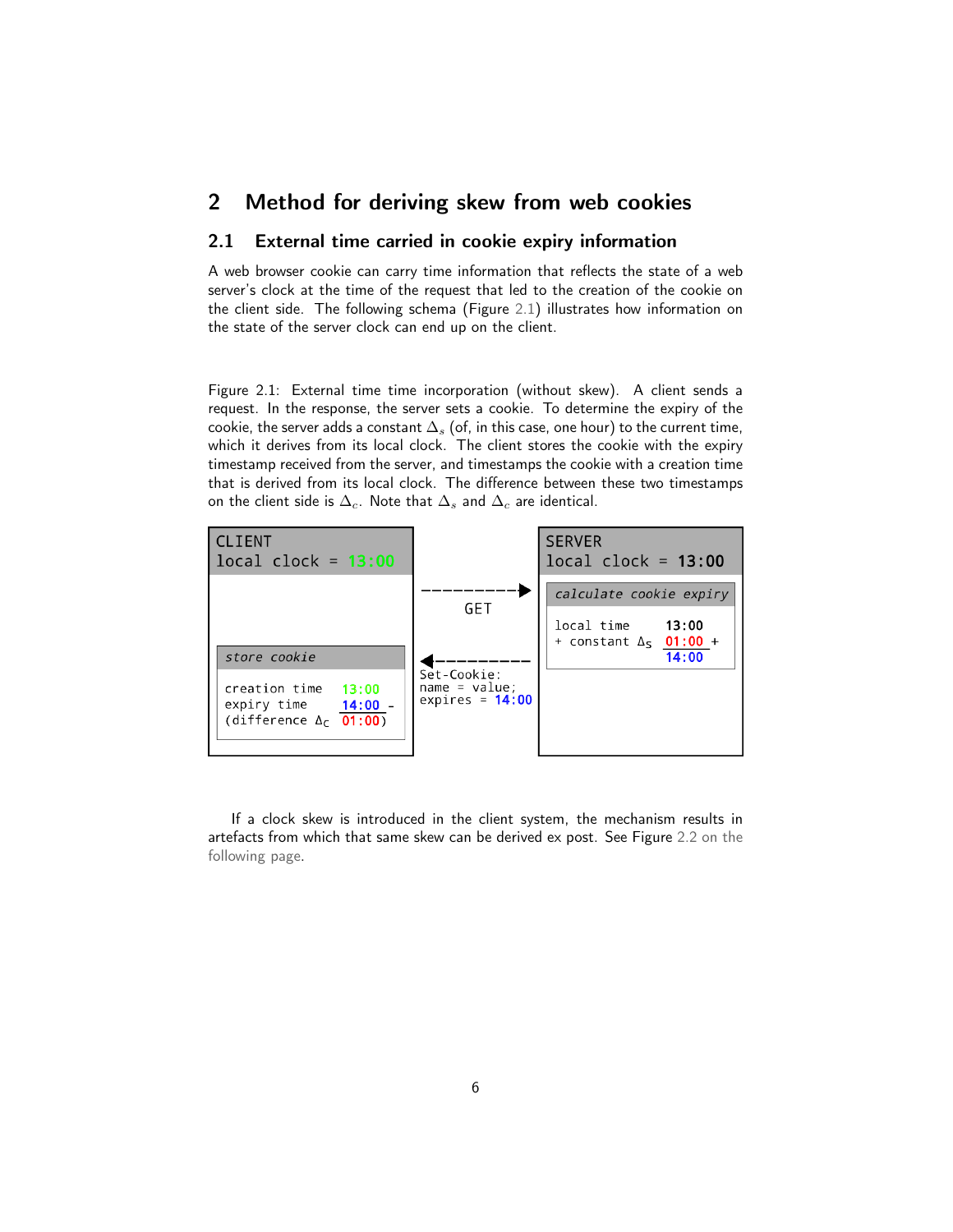<span id="page-6-1"></span>Figure 2.2: External time time incorporation (with skew). A client sends a request. In the response, the server sets a cookie. To determine the expiry of the cookie, the server adds a constant  $\Delta_s$  (of, in this case, one hour) to the current time, which it derives from its local clock. The client stores the cookie with the expiry timestamp received from the server, and timestamps the cookie with a creation time that is derived from its local clock. The difference between these two timestamps on the client side is  $\Delta_c$ . Note that  $\Delta_s$  minus  $\Delta_c$  yields the skew.



# <span id="page-6-0"></span>2.2 Exploiting expiry information

Given a cookie C from the browser's cookie storage, we can retrieve  $\Delta_c$  simply by subtracting the creation time from the expiry time – both these timestamps are metadata stored with the cookie. And if we also know the  $\Delta_s$  that was used by the server in the creation of C, we can calculate a skew  $S : S = \Delta_s - \Delta_c$ .

How then to determine  $\Delta_s$ ? If we know the HTTP reply that lead to the creation of  $C$ , and the time that response was made, we can subtract that time from the expiry in the reply – this gives us  $\Delta_s$ . But we will first need to match the cookie to the HTTP reply. To do so, we need to define an indentity for a cookie.

#### <span id="page-6-3"></span>2.2.1 Identity of a cookie

Which attributes of a cookie can we use to match it to some recorded HTTP reply?

The authoritative definition of how web browsers and web servers should handle cookies is drafted by the IETF. $3$  The most current definition is in RFC6265 -HTTP State Management Mechanism. [\[1\]](#page-31-3) That definition is relatively recent - the mechanism has been defined in two earlier incarnations as RFCs 2965 and 2109.

<span id="page-6-2"></span><sup>3</sup> Internet Engineering Task Force; <http://www.ietf.org/>.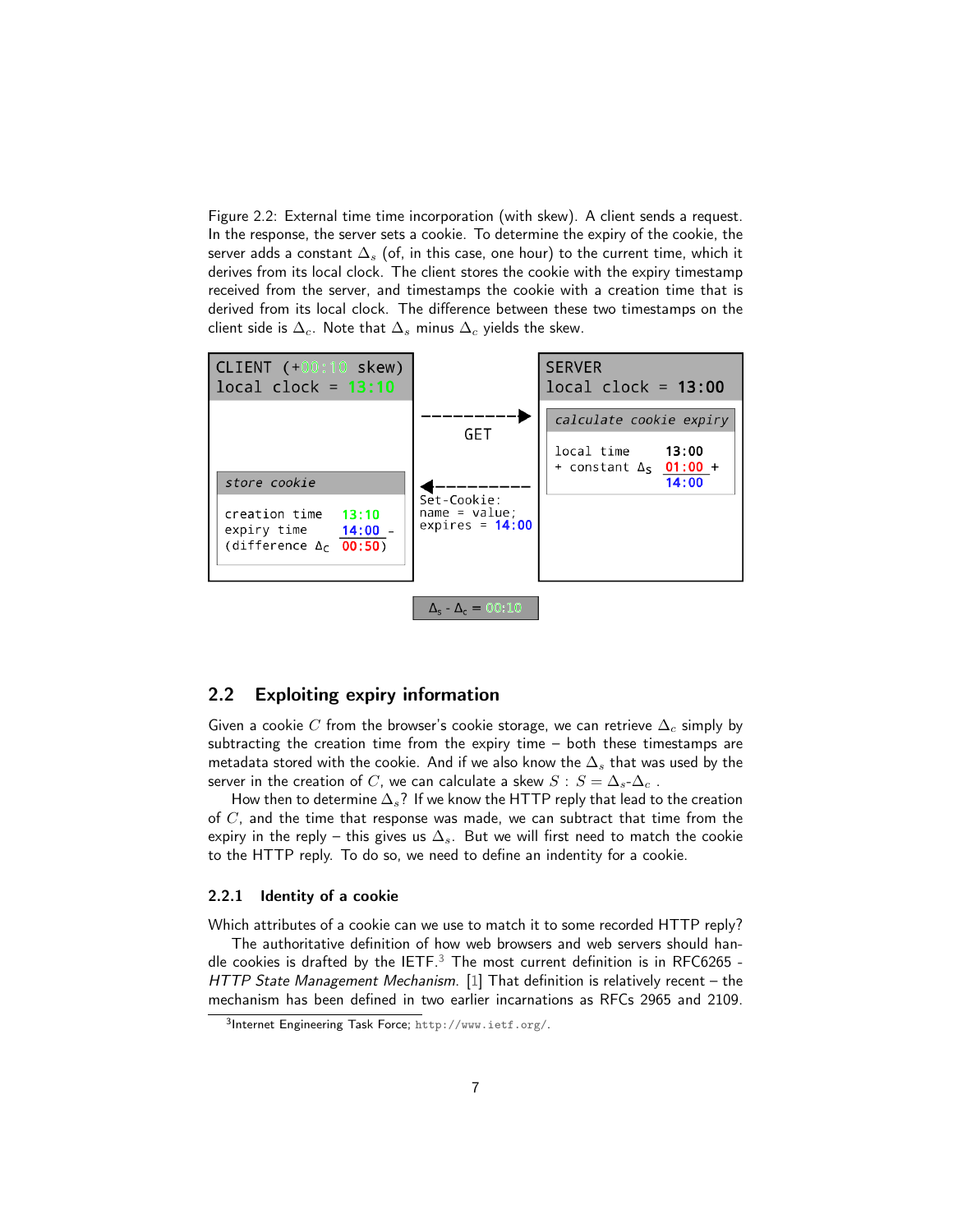As these RFCs have been compromises between prescription on the one hand, and description of the status quo of web browsers and web servers on the other, they are not guaranteed to describe the behaviour of any particular web browser found in the wild. [\[8,](#page-31-4) pp. 60-62]

When a cookie is generated on the web server, it is sent to the client in the Set-Cookie HTTP reply header. Apart from a payload – a name-value pair – this header value contains metadata that indicate to the web browser the *circumstances* under which it is to send the payload on following requests.

A typical Set-Cookie header has the following appearance:

<span id="page-7-1"></span>Set-Cookie: foo=bar; path=/; expires=Fri, 21-Dec-12 00:00:00 GMT; domain=.baz.com

foo=bar are the name and value for the cookie; this is what the web server wishes to receive from the browser on subsequent requests. The rest of the fields are optional. For some of them, a default value is assumed, for others, a value is derived by the browser based on the request URI. The saved metadata fields will be matched against the request URI and system clock on subsequent requests.

Using section 5.3 "Storage Model" of RFC6265 as a reference, we can infer a definition for the identity of a cookie that serves our purpose of matching stored cookies to recorded HTTP replies. Two necessities aid us in this:

- $\triangleright$  When a browser is steered towards a web site it needs to decide if it has any cookies in store that need to be sent along with the request.
- $\triangleright$  Conversely, when a server sends a browser a cookie, the browser will need to decide whether it is going to store a new cookie or update one of its stored cookies.

When sending a request, the browser will match the request URI to its stored cookies based on their path and domain attributes. $4$  Therefore, path and domain are logical components of the identity.

When receiving a reply, the browser will again match the path and domain. In addition, it will try to match the name. If a match is found it will update the value of an existing cookie with that name, instead of creating a new one. Clearly, the name is part of the identity.

To match a stored cookie to the server response from which it originates, we will use the combination of name, path and domain:

 $id(C) = \{name, path, domain\}$ . From hereon, we refer to such identities as CIDs. This identity definition aligns well with collision directive 1 of step 11 in the RFC

storage model, which notes:

Let old-cookie be the existing cookie with the same name, domain, and path as the newly created cookie. (Notice that this algorithm maintains the invariant that there is at most one such cookie.) [\[1\]](#page-31-3)

<span id="page-7-0"></span><sup>&</sup>lt;sup>4</sup>The standards are unclear on whether protocol security (identified by the secure attribute) and exclusive access (httponly attribute) are part of the identity of a cookie. More specifically if a browser receives two cookies, with the same name, domain and path, one of which is carrying the httponly attribute – will it store two cookies or just one? [\[7\]](#page-31-5)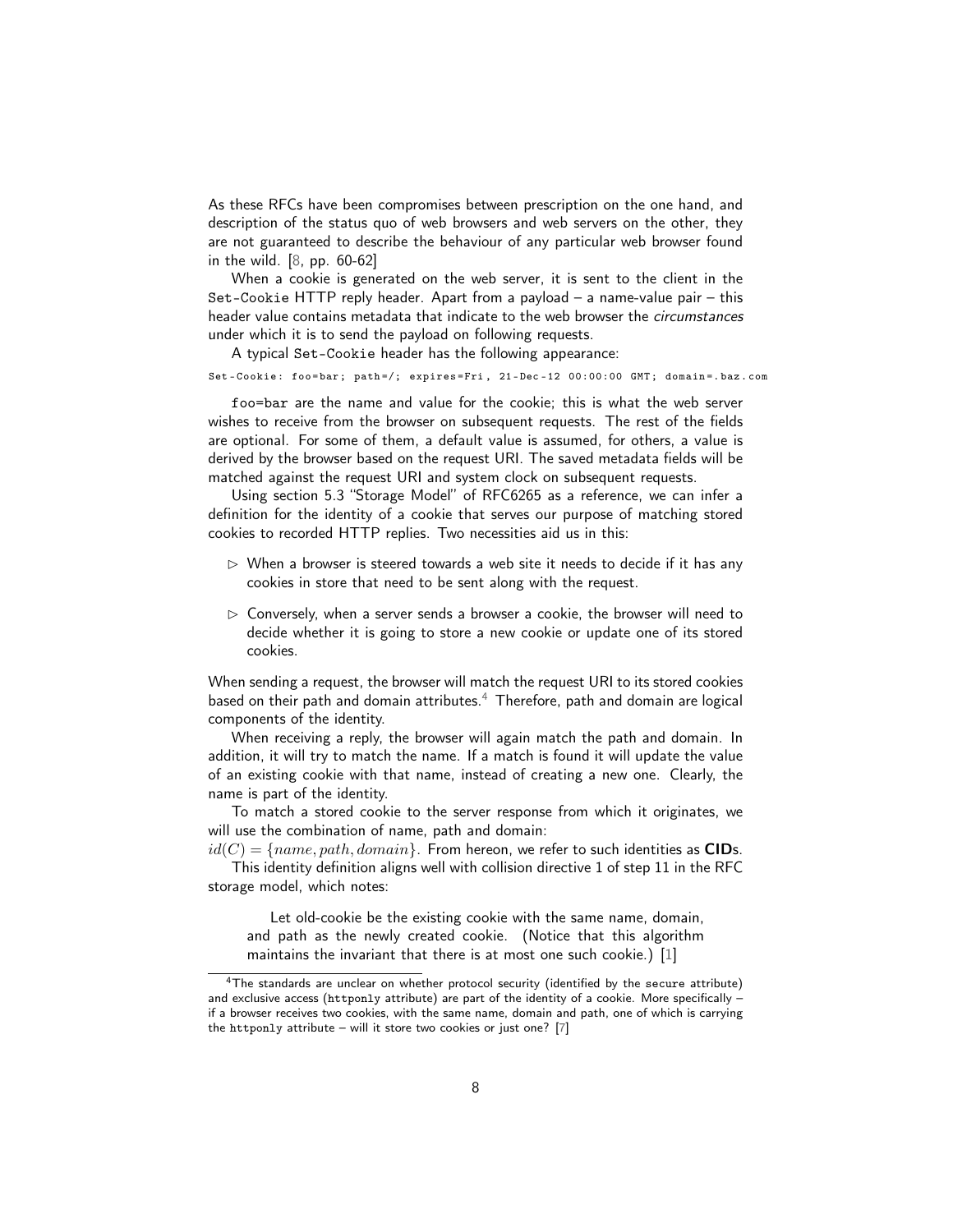# <span id="page-8-0"></span>2.3 Caveats

We have shown a mechanism that allows us to derive a skew  $S$ . However, this mechanism relies on circumstances that may not always be met. To make matters worse, it is not always possible to tell whether they have been met.

#### <span id="page-8-4"></span>2.3.1 Cookie creation time is misleading

RFC6265 [\[1\]](#page-31-3), section 5.3 dictates how cookie updates should be handled. On the topic of creation times it notes that if a cookie is updated, the creation time is to be preserved.

The result of this mechanism is that  $\Delta_c$  can only be determined if the modification time of the cookie is known – for if a cookie is modified, its creation time becomes useless and  $\Delta_c$  should be calculated from the modification time instead. To serve an example: Suppose, at  $t = 0$ , a web client receives a cookie that expires at  $e = 100$ . The creation time will be set at  $c = 0$ , and its expiration at  $e = 100$ . At  $t = 50$ , the web client visits the server once more, and the server sends the client a new version of the cookie with an updated value (and expiration at  $e = 150$ ). The client will update its cookie with the new value and a new expiration, but the creation time will be preserved. When calulcating  $\Delta_c$  using the creation time, and having established that  $\Delta_s = 100$ , it will seem like the client's clock was skewed – while it was not.

#### <span id="page-8-3"></span>2.3.2 Expiration metadata is not always derived from an external clock

#### max-age

Instead of expires – an absolute time, the server can use the max-age attribute to specify an offset to the current time. The client will add this offset to its current time. When this mechanism is used, the cookie does not store time that is derived from the server's clock – and there is no way to distinguish between the two ways the expiry could have been set just from looking at the cookie. Servers can send both an expires and a max-age attribute in a set-cookie header, in which case the latter takes precedence. Further complicating the matter is that not all web browsers treat these attributes the same way. Until recently, Internet Explorer did not honor the max-age attribute at all. [\[7\]](#page-31-5)

#### javascript

Cookies can be read and set by javascript scripts. With the Mozilla Firefox browser, any time one wishes to set or modify a cookie with javascript expiration information needs to be added or the cookie will not get stored.<sup>[5](#page-8-1)</sup> As Javascript executes on the client machine any expiration information will most probably not originate on the server.<sup>[6](#page-8-2)</sup> The httponly cookie attribute protects cookies from being read or updated by javascript scripts. As such, a cookie with this attribute

<span id="page-8-1"></span><sup>5</sup>Tested with Mozilla Firefox 18.0.

<span id="page-8-2"></span> $6$ Technically it could, though a programmer would have to go out of his way to make this work.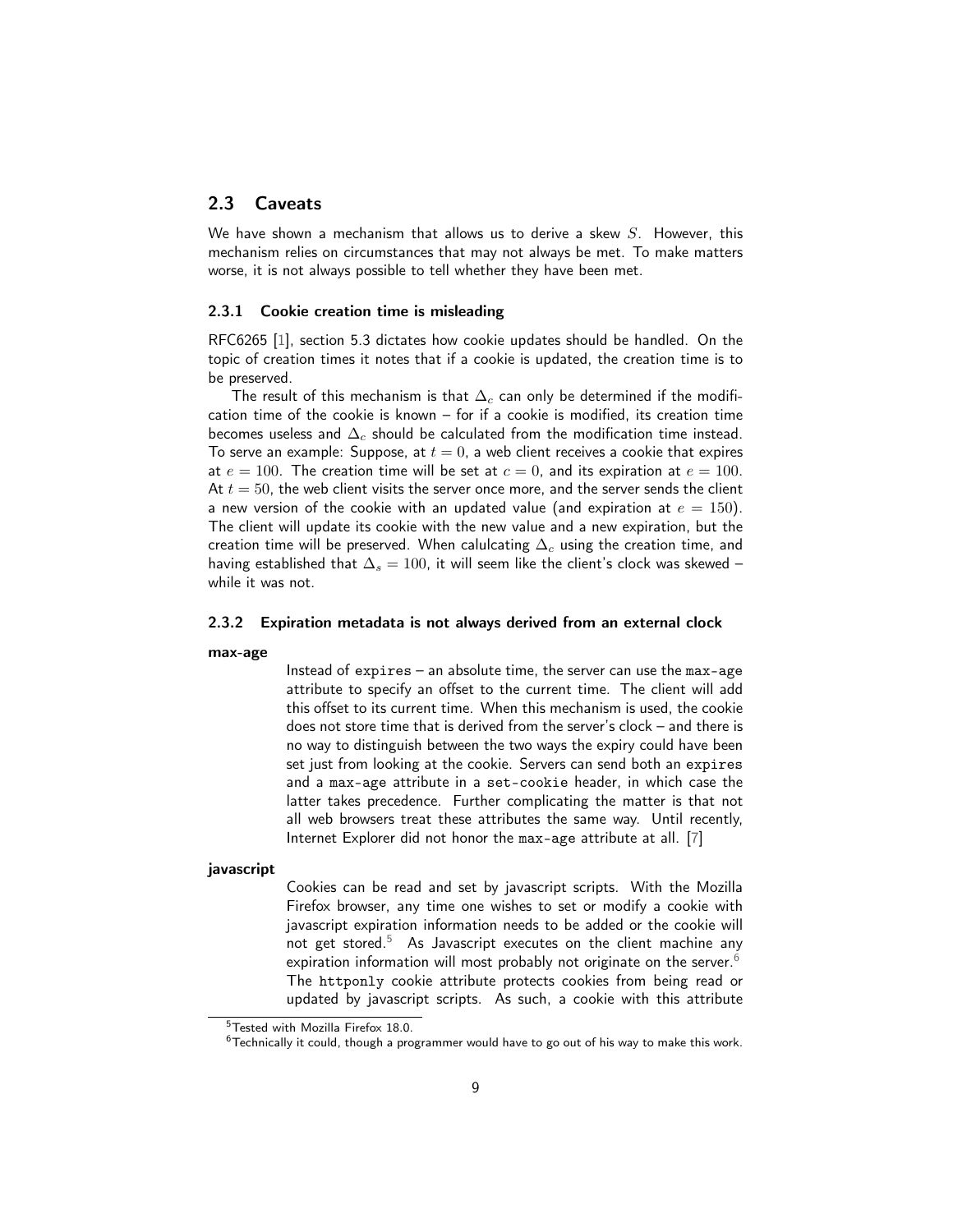is guaranteed to not have undergone modification by javascript. Any other cookie could have had its expiration information set using the local clock.

#### static expiries

Nothing dictates that a web server should calculate expiry by adding some constant to its current time. As we will see, it just happens to be the common case, but there are many exceptions.

#### <span id="page-9-0"></span>2.3.3 Time and network-related problems

#### server time

When we are depending on the server's local clock we either need to determine its skew with regard to universal time (UTC), or we will just have to assume it is running in sync with UTC. How safe an assumption is that? In 2006-2007, Bucholz and Tjaden have conducted a large scale measurement of popular web server's skews that sheds some light on this issue:

Approximately 74% (6040 out of 8149) of all hosts that responded were within  $\pm 10$  s of our reference time. The other 26% (2109 out of 8149) that responded were more than 10 s out of synchronization – some by seconds, some by minutes, some by hours, some by days, some by weeks, some by months, and some by years. About two thirds (5510 of 8149) of the hosts that responded were tightly synchronized to within  $\pm 2$  s of our reference time, and a little more than half (4213 of 8149) showed a time difference of 0 s as measured by web-time. We were a bit surprised to see only 50% of the hosts with no time difference from our machine. Before run- ning the experiment we had expected that this number would be much higher as these are popular Internet web servers and we had expected the vast majority to be tightly synchronized. [\[3\]](#page-31-6)

If one is to rely on server time, it is definately desirable to pre-emptively measure server skew.

# network lag

The instant the server sets the expiry is not the same instant the client processes the cookie and sets the creation time. The latter will naturally take place later. This means that even if the server's and the client's clock are running in perfect sync a positive value for  $S$  will be derived, since  $\Delta_s < \Delta_c$ . This apparent skew may amount to seconds if there was serious network congestion at the time of cookie transfer. Congested links are no exception at the consumer end of the spectrum, especially when it concerns mobile environments.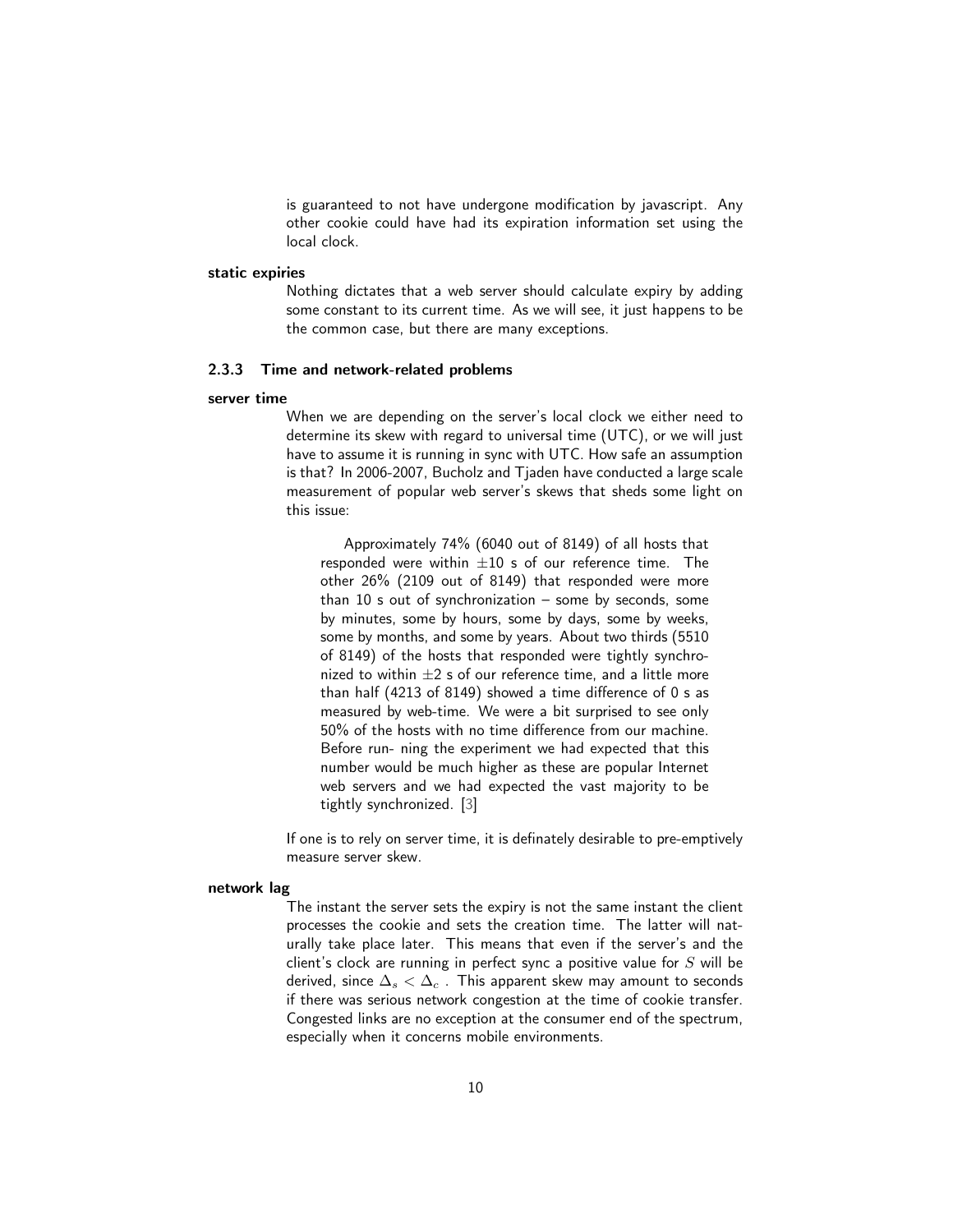#### timestamping resolution

When time is expressed in second granularity, as is the case with the data at hand, a difference of mere milliseconds may easily amount to a recorded measurement of one second. Consider the following scenario. Again, a server and a client are running in perfect sync with regard to their clocks. The server dispatches a cookie at  $T = 1.999s$ . When setting the expiry information, it uses the current time – but measured in seconds, which results in  $T = 1s^{7}$  $T = 1s^{7}$  $T = 1s^{7}$  Network lag is minimal so the client receives the cookie at  $T = 2.001s$ . When setting the cookie creation timestamp, it will use  $T = 2s$ . So even though the transfer time was two milliseconds, this phenomenon will make it seem like the client was skewed by one second.

<span id="page-10-0"></span><sup>&</sup>lt;sup>7</sup>Whether rounding or flooring is used to downsample doesn't matter: one way or the other, there is a boundary – either at .0 or at .5 .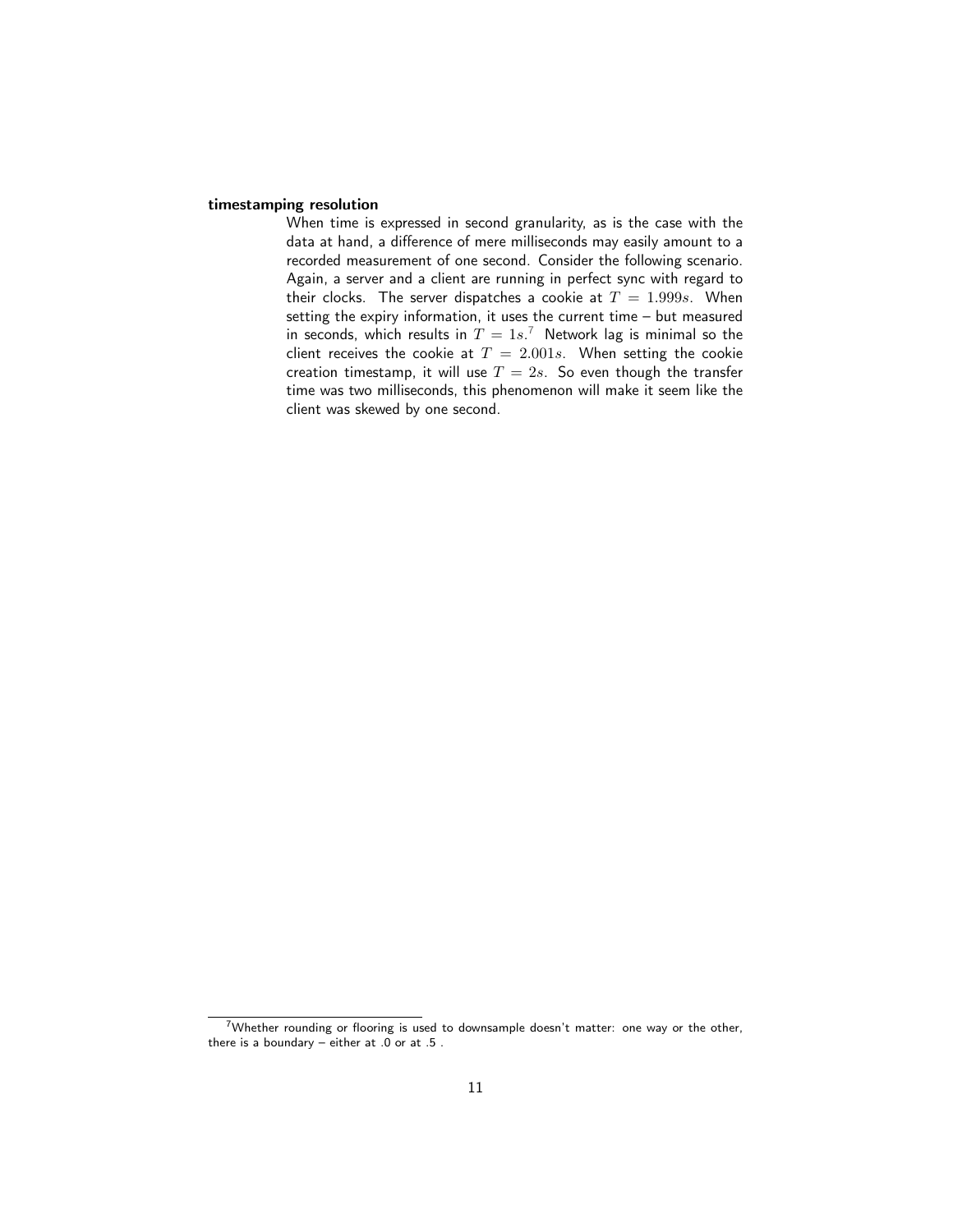# <span id="page-11-0"></span>3 Creating a database of server deltas

To perform our skew calculations we will need to relate a cookie  $C$  to the server delta  $\Delta_s$  which was used in its creation. To relate C to server headers, we can use its identity –  $\{name, path, domain\}$  – all of which can be derived from Set-Cookie headers and the request URI that led to the reply that the header is part of.

To calculate  $\Delta_s$ , we will need to know what the server clock's time was at the moment the Set-Cookie header was generated. Fortunately RFC2616 dictates that a server must represent the date and time at which the reply was generated in the Date header. [\[4\]](#page-31-7)

Therefore, it appears that all we need to create a database of server deltas is a corpus of HTTP replies.

### <span id="page-11-1"></span>3.1 Shodan: A web server reply corpus

The "HTTP Header Survey" published by Shodan Research is just such a corpus. [\[6\]](#page-31-8) It contains the reply headers that the Alexa<sup>[8](#page-11-3)</sup> top ten thousand websites generated in response to requests made with 14 different user-agent request headers. The request URI is not recorded in full, but the fully qualified domain name is, and the responses imply that a request is made to the root (/) of each web server.

Below is an example of an entry in the dataset:

```
36, apple . com, Mozilla / 2.0 (compatible; Ask Jeeves), "HTTP/1.0 302 Object Moved
Location: http://www. apple.com/Con ten t−Type : t e x t / h tml
Cache-Control: private
Connection: close
"
```
The dataset is in CSV format. Since HTTP replies include linebreaks, there are linebreaks within the records. Each record contains four fields: site-id (the rank in the top-10,000), fully qualified domain name, user agent and HTTP reply, respectively. The particular reply listed above is meant to instruct the user-agent to redirect to a different URI.

For this research project, we use the September 22nd, 2012 issue of the dataset.<sup>[9](#page-11-4)</sup>

#### <span id="page-11-2"></span>3.2 Representativeness and shortcomings

 $\triangleright$  The dataset does not include the time of request dispatch, nor the time the reply was received. This makes it infeasible to check whether the web server was in sync with UTC or to control for forementioned network lag effects. Not being able to correct for server skew will likely introduce errors in some data derived from the dataset.

<span id="page-11-3"></span> $8$ Alexa (<http://www.alexa.com>) are a web analytics company. They publish a freely downloadable report of what they deem to be the top one million websites.

<span id="page-11-4"></span> $9$ Shodan Research has given permission to redistribute this issue of the dataset as part of the cookieskewer software distribution.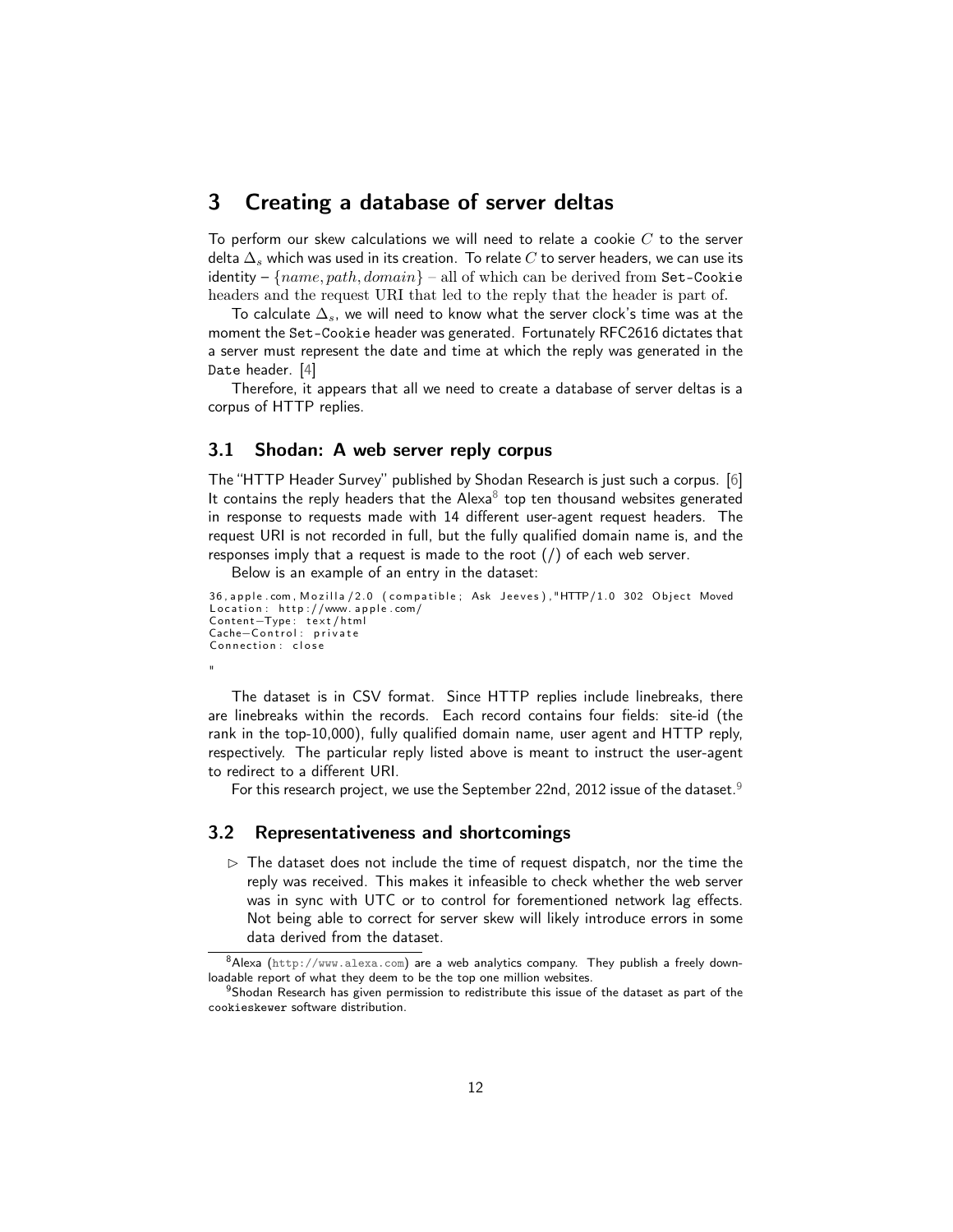- $\triangleright$  The top-10,000 web sites are just the sites that people steer their browsers towards. Those web sites might well host large amounts of information on content distribution networks, or they might embed content from advertising networks – all of which could employ cookies for some reason. If a user were to visit each of the 10,000 web sites that user will likely end up with many cookies that cannot be related to the dataset.
- $\triangleright$  It is not a longitudinal survey. A longitudinal data set would permit determining how often a server delta changes, deriving a measure of flux that would serve to indicate how trustworthy a certain  $\Delta_s$  is. For now, we will just have to assume that if some CID leads to a certain  $\Delta_s$ , that this particular delta has always been used.

However, due to the fact that 14 requests were made to each server – one request for each user agent – we still have multiple samples, which will help us to find out whether a server is actually using a constant  $\Delta_s$  to calculate expiry.

 $>$  The top-10,000 web sites may be particular in their architecture because they have to cope with large amounts of visitors. Statistics derived from the dataset might be skewed towards high performance architectures. For instance, setting a constant expiry or using max-age is arguably less resource intensive than polling the system clock. When dealing with millions of requests this can make a difference.

### <span id="page-12-0"></span>3.3 Sanitizing input data

The input data originates from an unregulated domain. Unregulated, for RFCs are not enforced. It should come as no suprise then that there is some variance in adherence to RFCs, and this poses challenges.

Point in case: Opinionsphere.com sets a cookie Expires attribute with the following date: Fri, 21-Sept-2012 12:56:19 GMT. The question is not if one can make sense of this date. A human can, but that by itself does not warrant inclusion of the CID in the database – for by doing so, one would be implicitly assuming that *any browser can and will interpret this information*. But as it happens, this date does not conform to RFC specifications.<sup>[10](#page-12-1)</sup>

In this project a pragmatic approach to admission issues is taken. If data does not fit the formats defined in the RFCs, it is simply discarded. The net effect of this measure is that some samples from the Shodan dataset will not be represented in the database. Since the utility of the database does not depend specifically on modeling each and every one of the 10,000 web sites of the Shodan survey, this choice can be defended.

However, when parsing input data caution has been taken by quantifying the effects of each decision. The assumption is that if a significant part of the dataset shows non-RFC properties, user agents will most probably accept those properties.

<span id="page-12-1"></span> $10$ The locus of the problem is 'Sept'. Most probably the month of September was intended, which should be abbreviated as 'Sep'.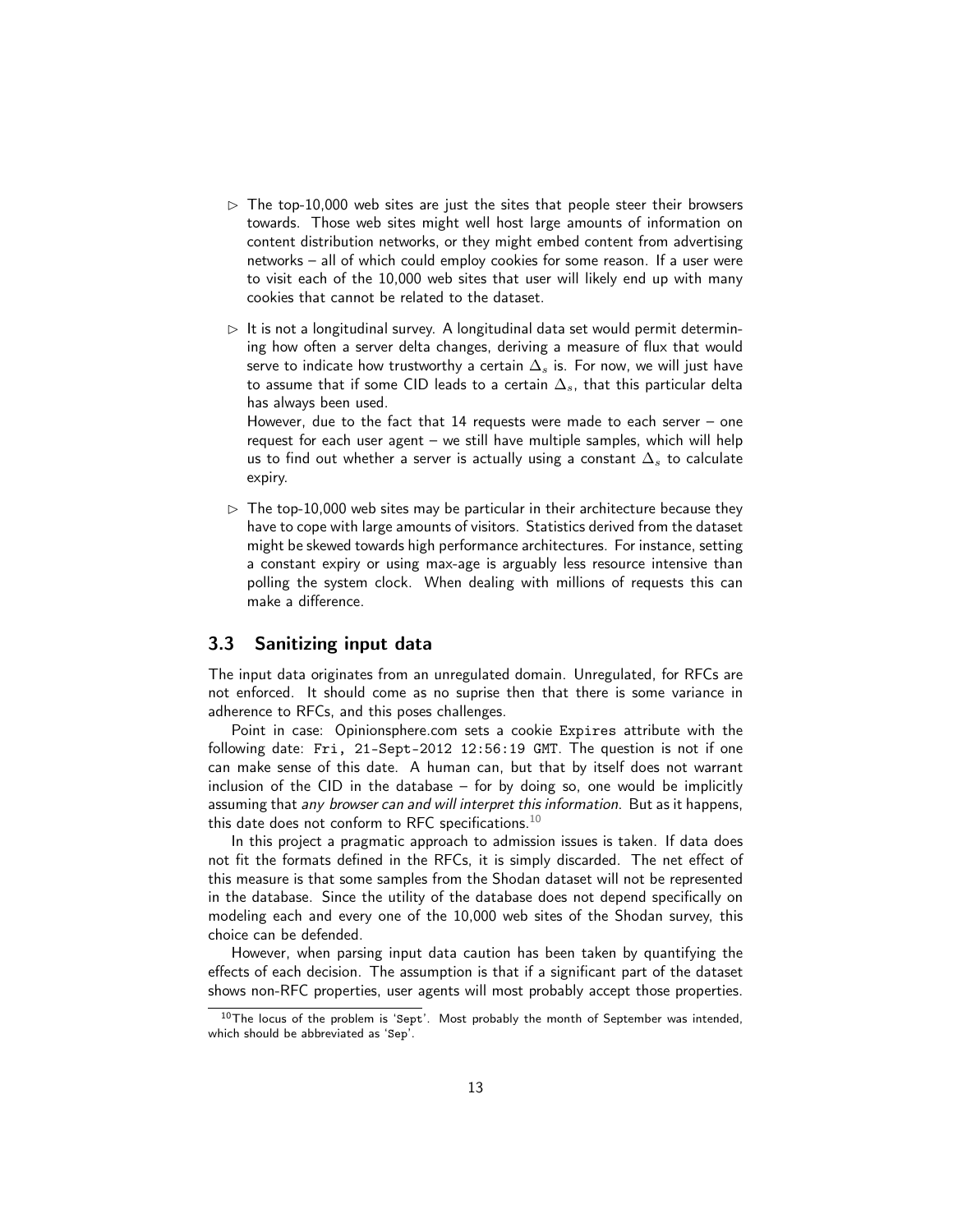One site may be misconfigured, but if many sites deviate from the standards in a specific way, then that behaviour is quite likely accepted at the other end. Being too strict would discard significant parts of the dataset for no apparent benefit: we have already noted that the RFCs are not a proper model of web browser behaviour.

### <span id="page-13-0"></span>3.4 Applications of the database

We process the headers from the Shodan dataset into a semi-normalized relational form. $^{11}$  $^{11}$  $^{11}$  What facts can be learned by querying the database? And which derived data sets will prove useful? What follows is an overview of derived datasets and statistics that will be used when processing a browser cookie store.

#### **MCL**

"Max-age Cookie List" – From the server headers, it is straightforward to gather CIDs of cookies which could derive their expiration through the maxage mechanism. Any cookie that has an identity which is in this list is unfit to be used for estimating skew. There are 95 such identities on this list.

#### BDL

"Bad Date List"  $-$  A list of expiries that appear to be constants. Expiries can be static: the same date will be set in every cookie. Often this is a date far into the future, such as, for instance, 2038-01-19 03:14:07<sup>[12](#page-13-2)</sup> or 9999-12-31 23:59:59. Dates in the past (such as 1970-01-01 00:00:00) occur as well – setting an expiration date in the past is the only way for a server to get a client to delete a cookie. $^{13}$  $^{13}$  $^{13}$ 

By comparing multiple samples from the same server, constants can be de-tected.<sup>[14](#page-13-4)</sup>

#### **VCL**

"Variable expire-delta Cookie List" - Some servers act erraticaly in that delta nor expiry are constant. The resulting  $\Delta_s$  cannot be used for estimating skew. Variance can occur for a couple of reasons.

If the variance of  $\Delta_s$  across multiple samples is small, then that could be due to requests straddling the second boundary: as noted before, the instant the Date header is set is not necessarily the instance that the Expires-attribute of a cookie is determined. This is a natural consequence of the 1-second resolution of the timestamps.

Larger variance of  $\Delta_s$  can arise if the Date header is created on a different

<span id="page-13-2"></span><span id="page-13-1"></span> $11$ In the cookieskewer software distribution, this is accomplished by executing 'make zodan.db'.  $12$ This is exactly  $2^{31}$ seconds after January 1st, 1970 and the largest time representable by a 32 bit (signed) integer in the structure returned by the gettimeofday() system call (POSIX.1-2001).

<span id="page-13-3"></span> $13$ The natural consequence of this is that these past dates will not be found in browser cookie expiration metadata.

<span id="page-13-4"></span> $14$ In the cookieskewer software distribution, these can be generated through make BDL.txt. It should be noted that the method used in make BDL.txt – naively – does not take into account the sample count of the CIDs. Therefore, the expiration for a CID with one single sample will end up on the BDL while it may not be a constant expiry. A manual selection of bad dates is included in the distribution as BDL.curated.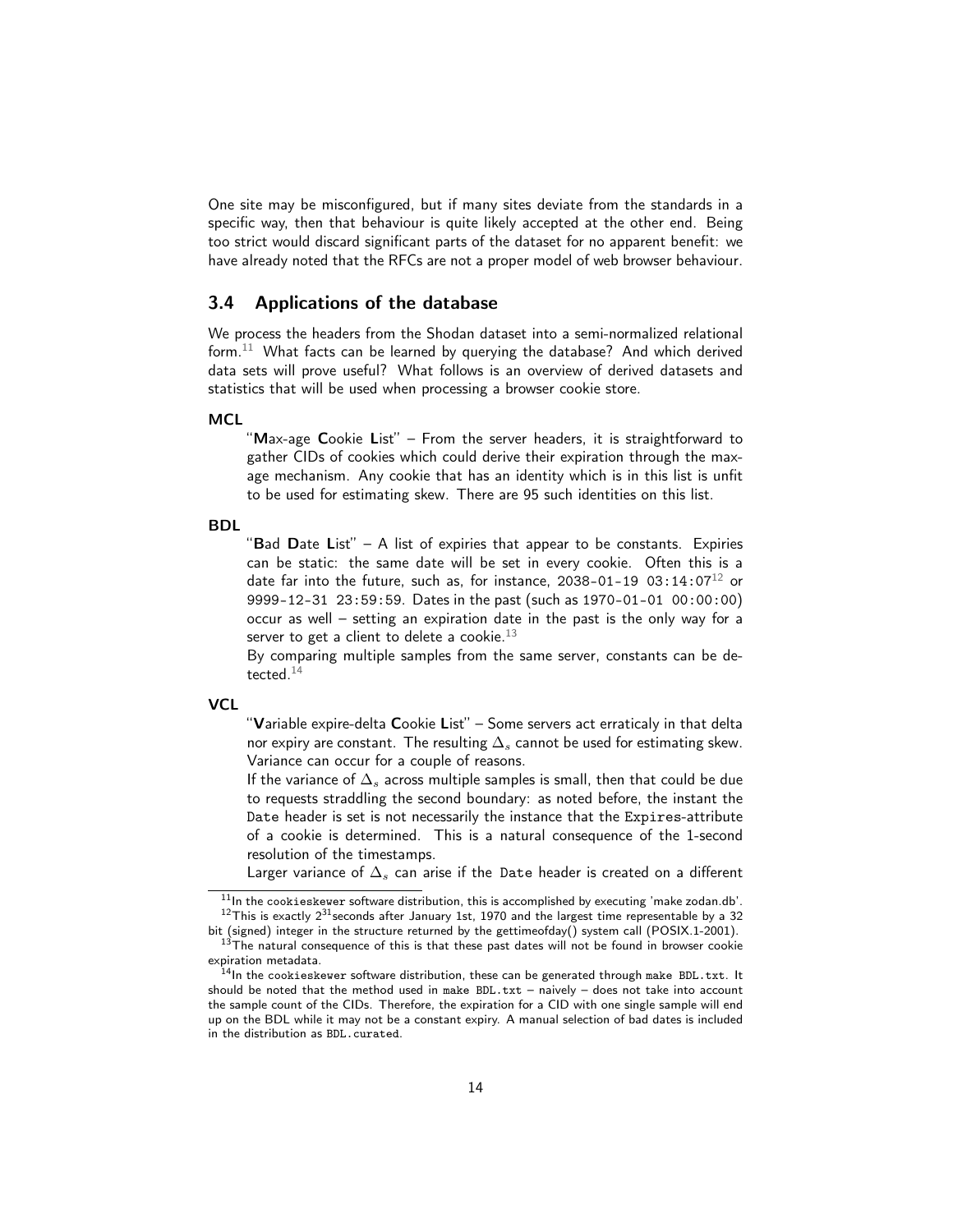server than the Set-Cookie header. One way to spread server load is to host a pool of dynamic content servers (handling cookies) behind one or more reverse proxies (that handle caching and set the Date header). If these servers are not running with their clocks in sync, or if one timestamp is cached while others aren't, this gives rise to variance. $^{15}$  $^{15}$  $^{15}$ 

Lastly, servers might use a constant  $\Delta_s$  for calculation of the expiration at-tribute but cache the result, only updating it periodically.<sup>[16](#page-14-1)</sup>

Complicating the matter is that the samples are taken using different user agent headers in the request. If variance is observed, this may not actually mean the cookie is useless – servers might deliberately send different expiry information to a mobile browser user agent, for instance.

These are the criteria by which the CIDs that make up the VCL are selected:

- 1. 10 or more samples need exist for this CID. (This discards 12% of the identities)
- 2. The largest  $\Delta_s$  is larger than the smallest by three or more seconds.

These criteria result in a VCL that contains 368 of the 1819 CIDs that have their expiration set through an 'Expires'-attribute.

#### DSM

"Delta Server Map" – A mapping of CIDs to their canonical  $\Delta_s$ . Given the variance described earlier, how do we define inclusion?

- 1. 10 or more samples need exist for this CID.
- 2. The largest  $\Delta_s$  is no more than two seconds larger than the smallest.
- 3. At this point, there can be at most three distinct  $\Delta_s$  in the samples for this CID. There should be one dominant value; one which is more common than the two others. This dominant value will be the canonical  $\Delta_s$  for this CID.

These criteria result in a DSM that contains 1192 identities. Note that there are 259 CIDs that are neither in the VCL nor in the DSM. They are not designed to cover all the identities that can be found in the dataset; the dataset does not allow to classify all server behaviour as either usable or unusable for calculating skews.

#### Distribution of  $\Delta_s$

The values in the DSM follow a non-random distribution. See figure [3.1 on](#page-26-0) [page 27.](#page-26-0) Figure [3.2 on the following page](#page-15-0) shows the distribution is highly uneven; close to 50% of the  $\Delta_s$  are covered by just five values: 1 year, 1

<span id="page-14-0"></span><sup>&</sup>lt;sup>15</sup> An example of variance that could have such an explanation can be found in the headers for chatvibes.com .

<span id="page-14-1"></span> $16$  www.net.cn seems to be doing this.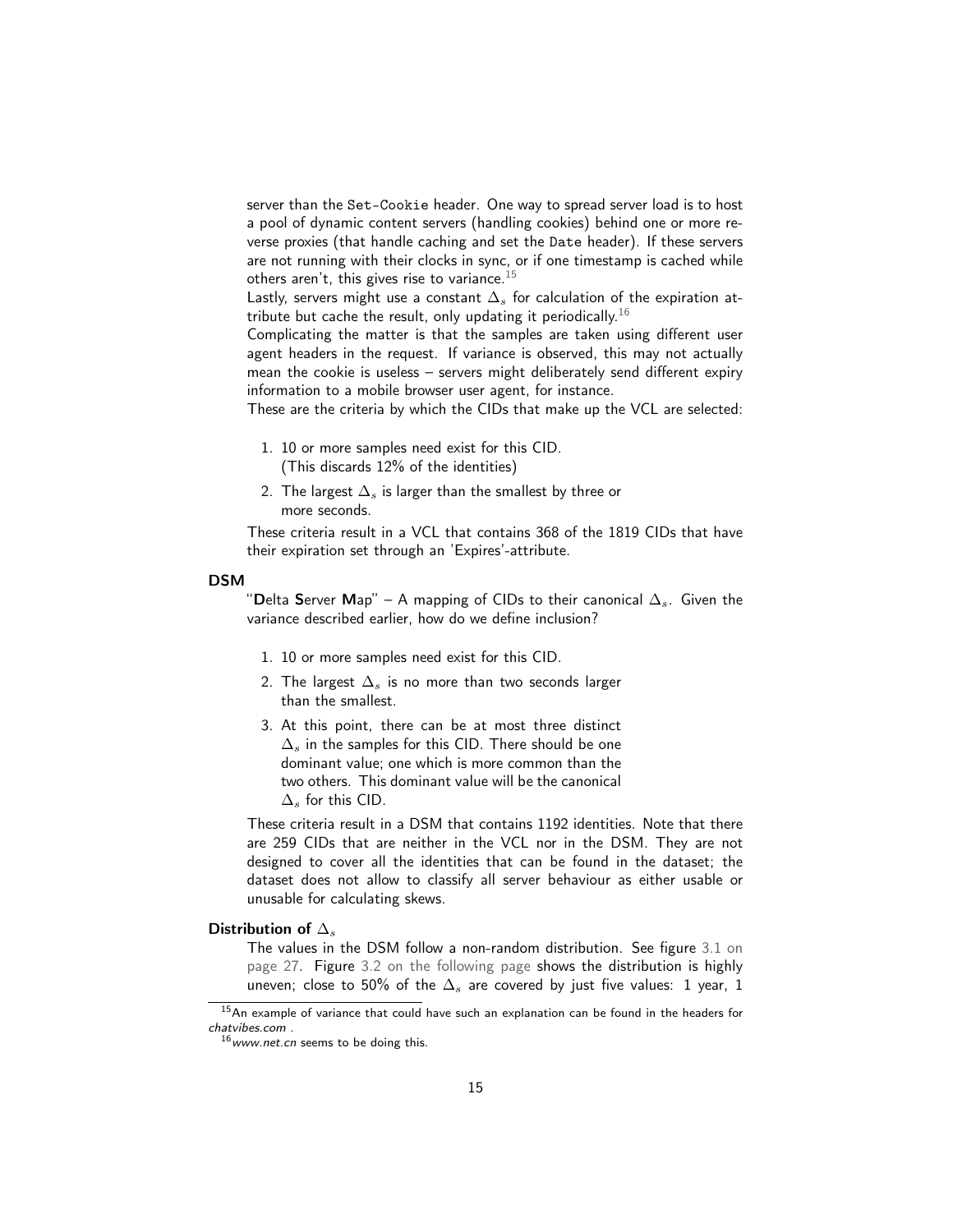month, 1 day, 1 week or 10 years. The 50 most-occurring values account for 90% of the distribution.

#### Incidence of the httponly attribute

The httponly attribute is present for close to 12% of the cookie identities.<sup>[17](#page-15-1)</sup> Would it have been much more – half of them, perhaps – then it would become a viable approach to simply disqualify for analysis any cookie that does not have this attribute, taking away one of the uncertainties noted in section [2.3.2 on page 9.](#page-8-3)

#### Ratio of usable cookies

For an unrecognized cookie that has an expiry that is not on the BDL, what is the propability that its expiration timestamp is set through the mechanism we depend on? The information on the sizes of the above derived datasets allow us calculate this; it is the amount of useable cookies expressed as a fraction of the total:  $\frac{1192}{95+368+1192} \approx 0.7$ . The max-age attribute is not prevalent – it is fortunate that this RFC-recommended attribute does not seem to have gained much traction (yet).

<span id="page-15-0"></span>Figure 3.2: This shows the cumulative distribution for  $\Delta_s$ . Taken together, less than 10 values account for the majority of  $\Delta_s$  found in the samples that make up the DSM.



<span id="page-15-1"></span> $17$ This is reproducable by running make httponlyfraction. magic from the cookieskewer software.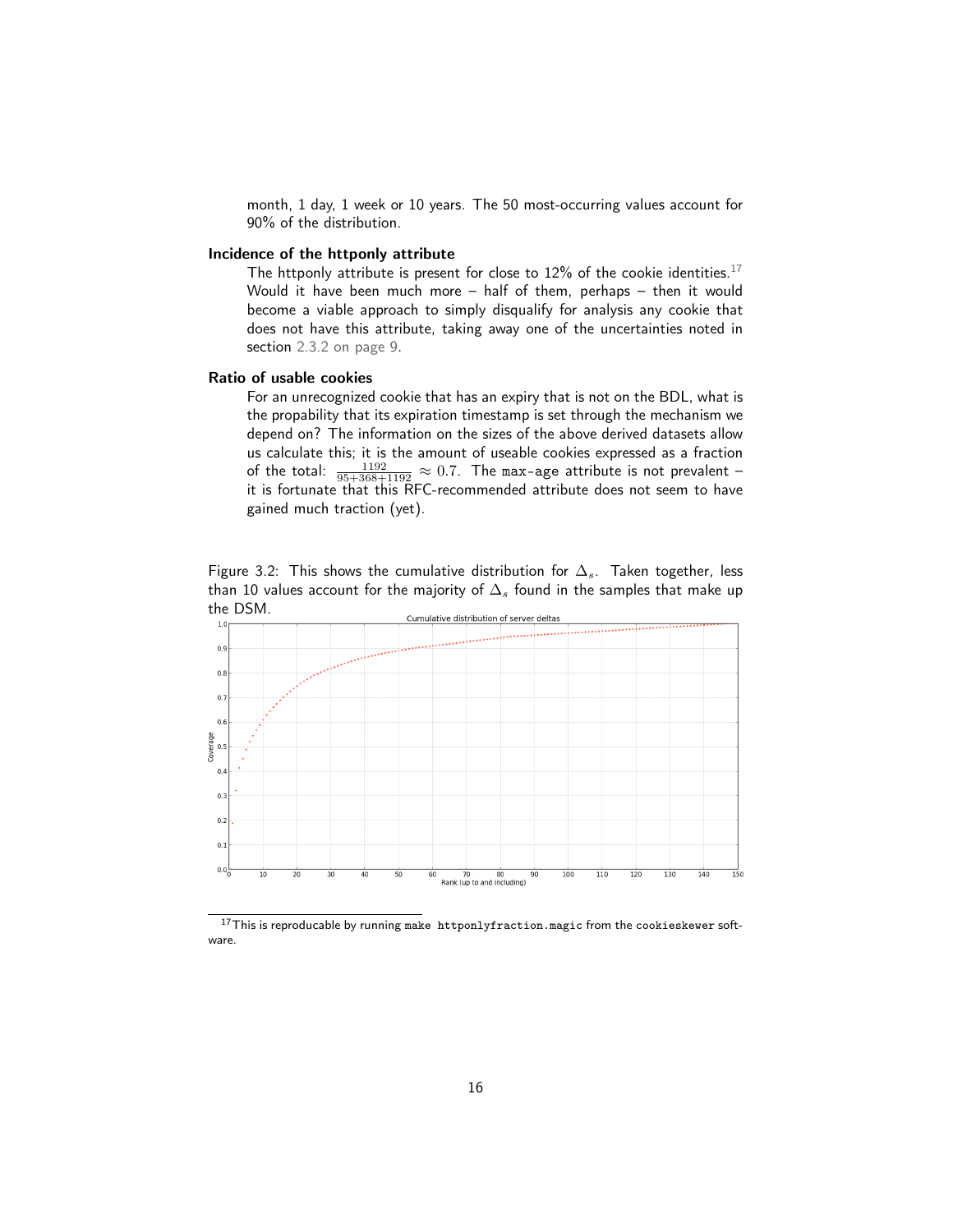# <span id="page-16-0"></span>4 The skew estimation algorithm

# <span id="page-16-1"></span>4.1 Description of inputs

The algorithm operates on a browser cookie store. For each cookie, it needs the following attributes:

- $\triangleright$  name, path, domain Used to compose a CID.
- $\triangleright$  creation timestamp and expiration timestamp Used to calculate  $\Delta_c$ .
- $\triangleright$  httponly

Used for determining cookie trustworthiness.

From the database, the following derivatives are used:

#### $\triangleright$  MCL

Any cookie which is known to have derived its expiration from a max-age attribute, should be discarded.

 $\triangleright$  BDL

Any cookie of which its expiration timestamp is on the list of bad dates, should be discarded.

✄ VCL

Any cookie which is known to originate from a server that behaves erratically with respect to  $\Delta_s$ , should be discarded.

#### $\triangleright$  DSM

Used to match retrieve a reliable  $\Delta_s$  associated with a CID.

 $\triangleright$  ratio of usable cookies

Used for determining cookie trustworthiness.

 $\triangleright$  distribution of  $\Delta_s$ 

Used for forming (ranked) hypotheses for cookies that are not in the DSM.

# <span id="page-16-2"></span>4.2 Dealing with imprecision

Variance of  $\Delta_s$  and  $\Delta_c$  introduced by jitter (through network latency and sampling rate artefacts) poses a challenge. For instance, when analyzing a web browser cookie store, all cookies from the store could be associated with a  $\Delta_s$  (in the terminology of section [3.4 on page 14,](#page-13-0) all CIDs would be in the DSM). Supposing the system has never been skewed, an analysis would have to show zero skew.

Variance will disturb this outcome. Even if variance for both  $\Delta_s$  and  $\Delta_c$  is only  $±1$ , resulting skew estimates will be in the domain  $[-2, 2]$  – distortion is cumulative. A method to curb this effect is needed. The mechanism would collapse the domain to a single value, so that, in the example given, all cookies would predict a zero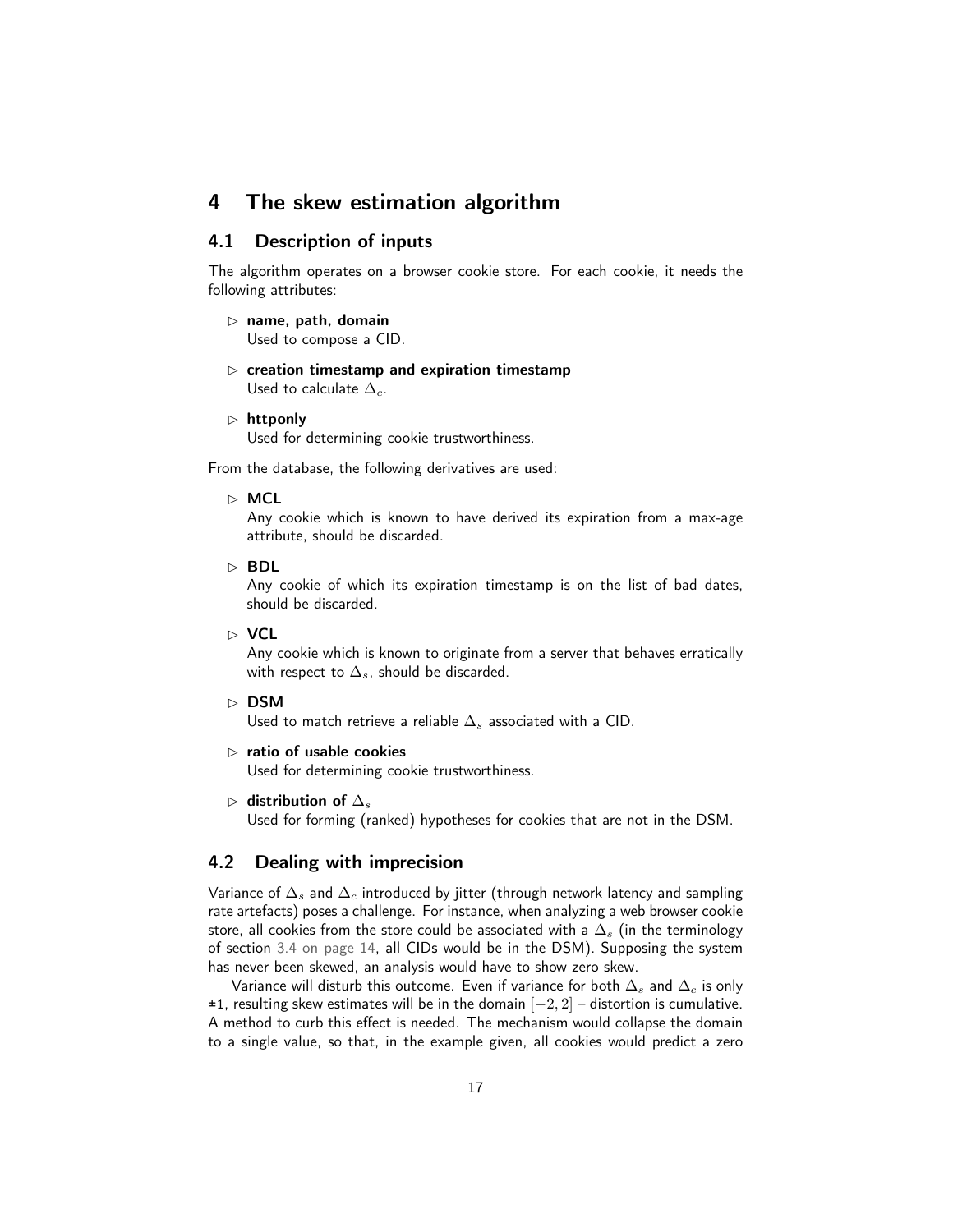second skew. Such a method would trade precision for stronger support of found skew hypotheses. This becomes especially important when dealing with multiple skews.

The algorithm that provides this mechanism is implemented such that it collapses counts within a folding range in order of dominance. That is to say, given the following series of values:

[98, 99, 100, 100, 101, 102, 102, 102, 103] and their respective counts;

 $\{[98:1], [99:1], [100:2], [101:1], [102:3], [103:1]\}$ 

with a folding range of  $[-1, 1]$ , a new and collapsed counting will result:

 $\{[98:1], [100:3], [102:4]\}.$ 

Note that the 'contested' value of 101, which fell within the folding range of both 100 and 102 has been taken up by the latter, which was the most dominant initial value. This algorithm will be applied during different stages in the analysis: first, when creating an a priori probability distribution of  $\Delta_s$ , second, when forming skew hypotheses. In the remainder of this report, whenever the term 'folded' or 'folding' comes up, this algorithm is what is referred to.

### <span id="page-17-0"></span>4.3 Forming hypotheses – A voting system

For each cookie, a skew  $S : S = \Delta_s - \Delta_c$  will be calculated. For cookie identities that are in the DSM,  $\Delta_s$  can be determined by a lookup and these cookies will each predict a single skew  $S$ , or rather, a single vote for some skew.

However, the dataset might not cover all CIDs found in browser cookies. To solve this, a cookie can predict multiple skews – each of the  $\Delta_s$  found in the distribution of  $\Delta_s$  will be used to calculate a skew, forming a skew set. In this way, a cookie casts votes for many skews, and if this is done for all cookies then the amout of skew estimates will equal the cartesian product  $\Delta_s \times \Delta_c$ . When viewed in isolation, this seems useless – when we know that only one  $\Delta_s$  was involved in the creation of the cookie, and certainly not all of them, why apply all of them?

It is when tallying the votes and thereby combining all skew sets of all cookies that an interesting effect makes its appearance: convergence on the true skew. Of the many skew estimates of one particular cookie, only very few will overlap with those of one particular other cookie. Even fewer will be shared between three cookies, andsoforth. The support for the true skew will be large (its upper bound is the size of the cookie collection) whereas there will be little shared support for stray estimates.

The gravity of the effect depends on the size of the browser cookie collection – obviously, the effect is not present when a collection consists of only a single cookie. Second, it depends on the fidelity of the browser cookies; ideally their expiration timestamps would reflect the state of the server's clock. Third, it depends on the representativeness of the distribution of  $\Delta_s$  used.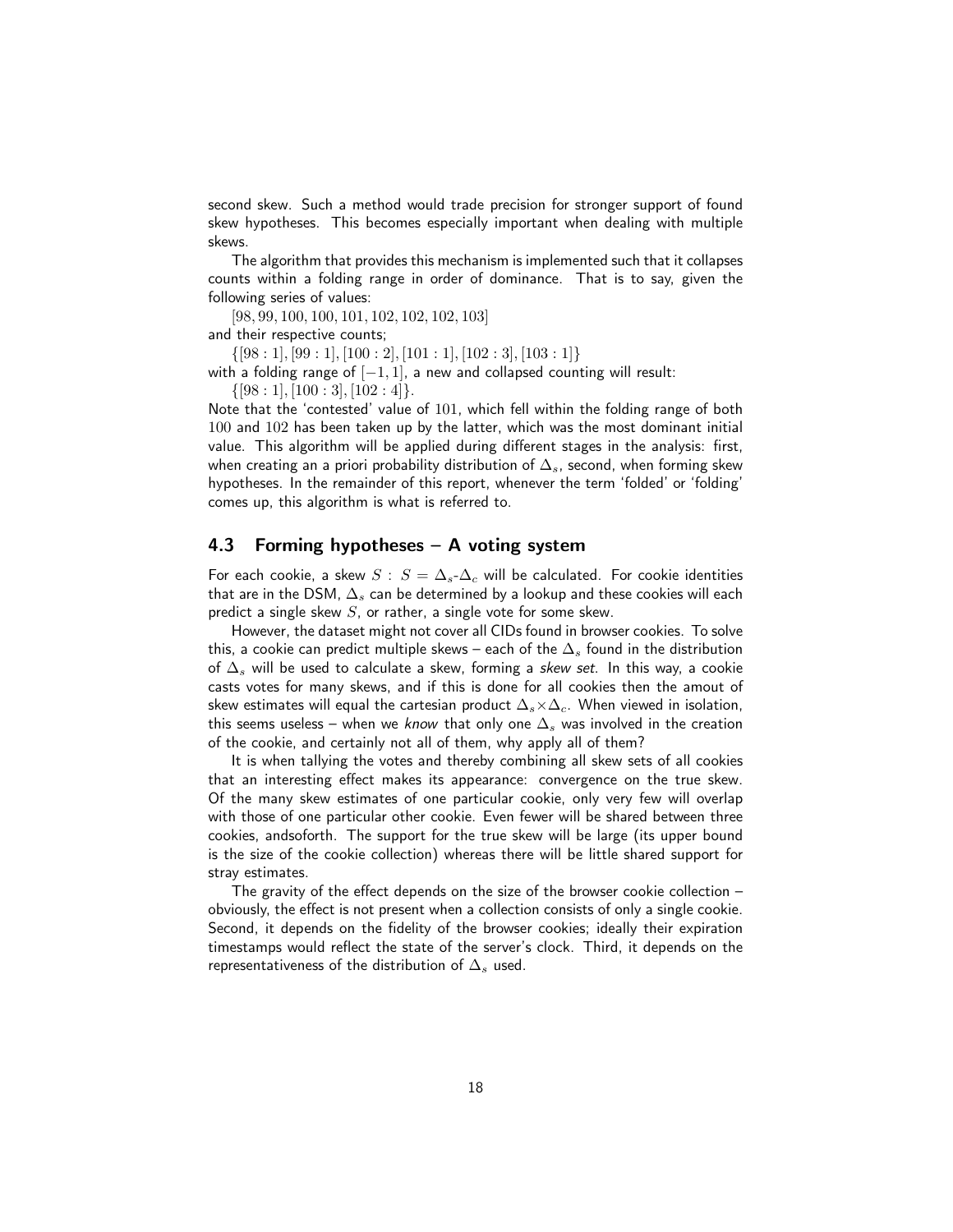# <span id="page-18-0"></span>4.4 Ranking hypotheses – Weighted voting

Hypotheses are not created equal. There is uncertainty associated with many of the cookies that support a hypothesis. Besides uncertainty with respect to a cookie's fidelity, there is uncertainty for many of the skews in a cookies' skew set – at most one of the  $\Delta_s$  used to create the skew set was the true  $\Delta_s$ .

It is possible to calculate the 'trust' for each hypothesis using each individual cookie's reliability estimate and the prior probabilities of  $\Delta_s$  applied in creating its skew set. Hypotheses supported solely by cookies that are recognized from the DSD will have relatively higher trust than hypotheses that are not. Cookies that have an httponly attibute set will increase aggregate trust for a hypothesis more than cookies that have not.

A cookie's trustworthiness is quantified as follows:

1. Let  $A$  be the probability that the cookie's expiration has been affected through javascript interactions.

If the cookie has the httponly attribute set, assign  $A = 1$ .

If not, assign  $A = (1 - j)$ , with j being a runtime parameter that represents an investigators estimation of the general a priori probability that a cookie's expiration has been affected through javascript interactions.<sup>[18](#page-18-1)</sup>

2. Let  $B$  be the probability that the cookie is usable with respect to behaviour which takes place on the server. In other words, the probability that the cookie's expiration was set through the mechanism explained in section [2 on](#page-5-0) [page 6.](#page-5-0)

If the cookie's CID is in the DSM, assign  $B = 1$ .

If not, assign to  $B$  the general ratio of usable cookies described in section [3.4](#page-13-0) [on page 14](#page-13-0) – this can be determined at runtime.

3. Assuming  $A$  and  $B$  are independent, a cookies' trustworthiness  $CT$  is their product:  $CT = A \times B$ .

For each skew in a cookie's skew set, the probability of it being the correct skew can be quantified as follows:

- 1. Let  $X$  be the probability that the skew is the result of applying the correct  $\Delta_s$ . If the cookie's CID can be found in the DSM, assign  $X = 1$ . If not, assign to X the relative frequency of the particular  $\Delta_s$ , which can be derived from the distribution of  $\Delta_s$ .
- 2. Assuming  $CT$  and  $X$  are independent, the trustworthiness of a specific skew ST from a cookie's skew set is their product:  $ST = CT \times X$ .

The aggregate trust for a skew estimate can be derived from summing up the  $ST$ , for that skew, of each of the cookies that support the skew estimate. The upper bound of that number is the size of the cookie collection — the product of probabilities A, B and X is invariantly  $\leq 1$ .

<span id="page-18-1"></span> $18$  Empirical data on javascript cookie interactions is sorely missing.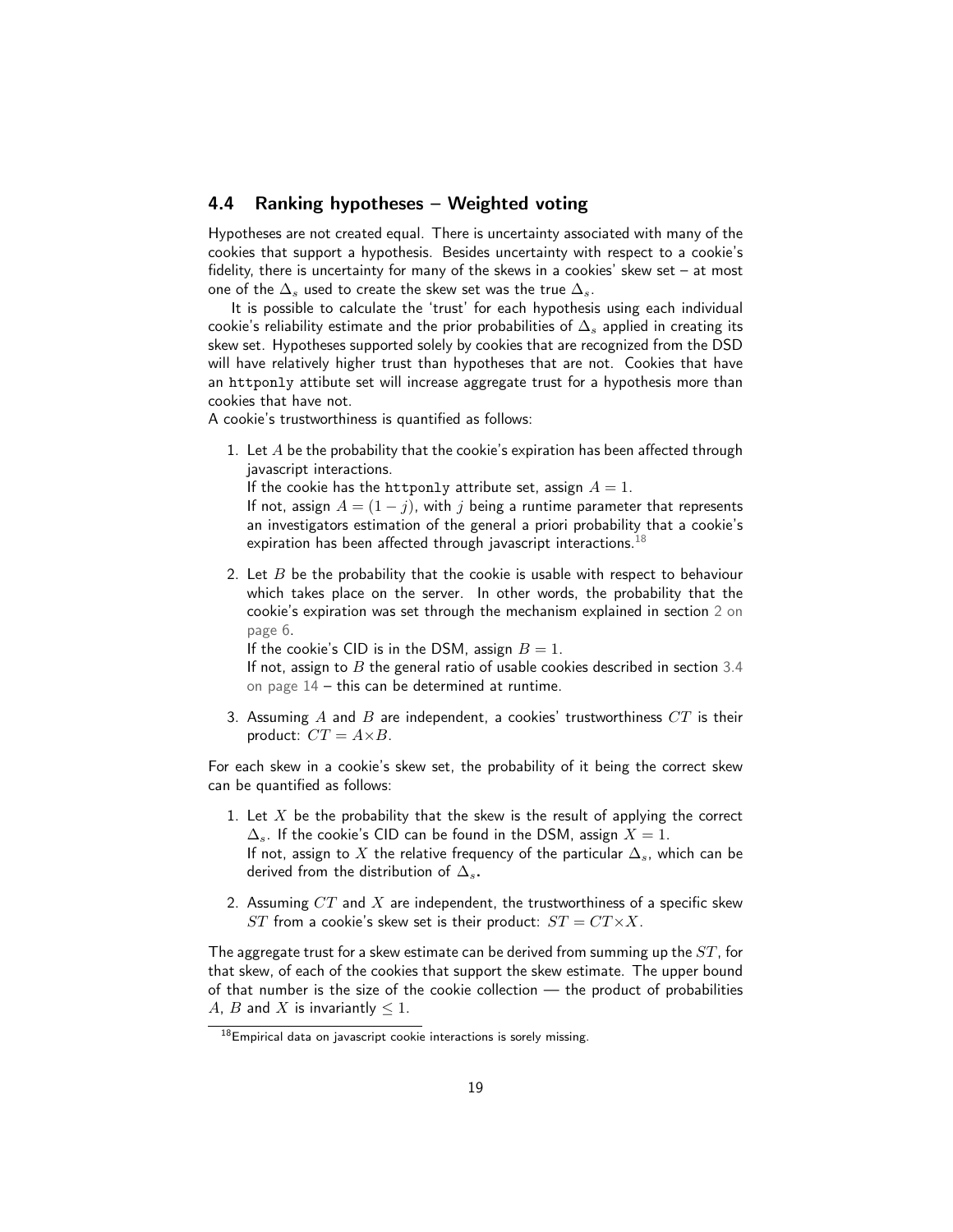# <span id="page-19-0"></span>5 Implementation

### <span id="page-19-1"></span>5.1 The program interface

Listing [2 on the next page](#page-20-1) shows the command line interface of the skewy.py program. As inputs it needs at the very least the database derived from the Shodan data set, and a browser cookie store.

At the moment there is one single browser cookie store adapter, handling cookies stored by the Mozilla Firefox (versions 3.0 and up) browser.

Some of the options are non-self-explanatory:

#### fold

(line 20) This option governs the behaviour of the algorithm that adjusts for variance. Using 1 or 2 as a parameter is a good choice if the objective is to correct for the non-meaninful variance induced by the sampling resolution of 1 second. As the folding is applied twice, the resulting imprecision in skew estimates is twice this number. In other words, when using --fold 2 a skew estimate of 10 actually means  $10\pm4$ .

#### min ds

(line 23) This option modifies the  $\Delta_s$  distribution, restricting it to larger values. This is meant to adjust for the fact that short-lived cookies are shortlived: cookies that have an expiration one minute into the future are likely to be garbage collected by the browser after a short while.<sup>[19](#page-19-2)</sup> Therefore, the probability of finding short-lived cookies is low. This option allows to investigate this effect.

#### topsd

(line 23) This option also modifies the  $\Delta_s$  distribution, restricting it to more common values. As can be gathered from the cumulative distribution of  $\Delta_s$ (figure [3.2 on page 16\)](#page-15-0), extending the distribution to encompass uncommon values offers diminishing returns – but at the same time, it will likely increase noise. This option allows to investigate this effect.

#### interactive

(line 33) Activation of this option presents an interactive Python shell that exposes all the internals of the program, making it easy for researchers to investigate the properties of the data and the algorithms.

<span id="page-19-2"></span> $19$ This is completely dependent on the particulars of the cookie storage mechanism of specific browsers.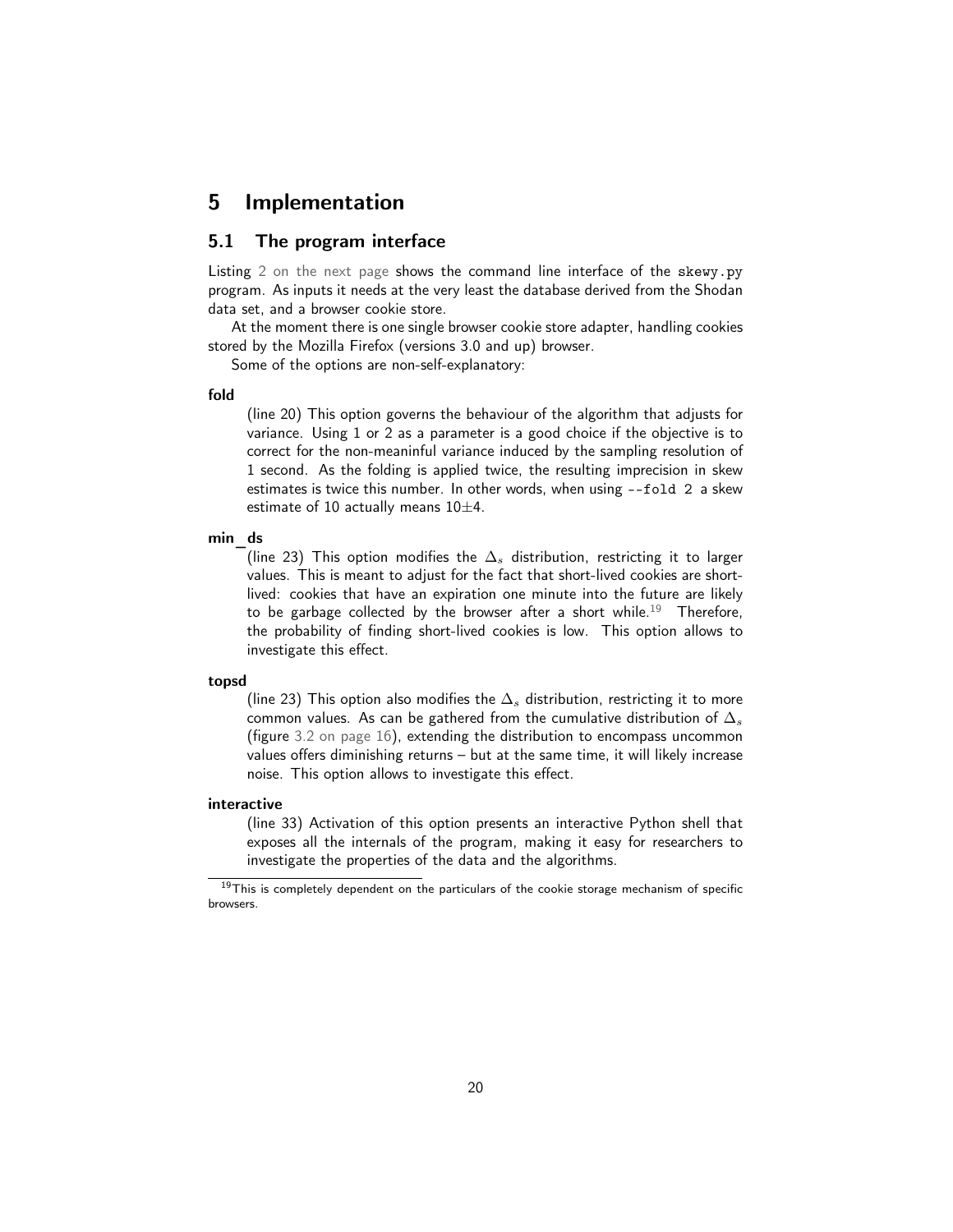```
Listing 2: Command line parameters for skewy.py from the cookieskewer software distribution.
1 \mid \% \cdot / skewy . py --help
2
3 usage: skewy.py [−h] −z ZODAN −c COOKIEDB [−b BADDATES] [−f NUMBER]
4 [−−min_ds NUMBER{ s ,m, h , d , w, y } ] [−v ] [−d { c sv , a s c i i } ]
5 | internal [− i NUMBER] [− i ] [− t NUMBER] [− j FRACTION]
6
7 Estimate time skew for collection of web browser cookies. Outputs results in a
8 table.
9
10 optional arguments:
11 -h, -help show this help message and exit
12 | −z ZODAN, --zodan ZODAN
13 | Path to Zodan database
14 | −c COOKIEDB, --cookiedb COOKIEDB
15 Path to Firefox cookies sqlite database. If path ends
16 with '.pickle', it will be parsed as a previously
17 | pickled cookie collection.
18 | −b BADDATES, --baddates BADDATES
19 | Path to Bad Date List
20 F NUMBER, --fold NUMBER
21 Fold values into the nearest and most numerous one if
22 | distance is less than NUMBER.
23 \vert --min ds NUMBER{ s , m, h , d , w, y }
24 Don ' t c o n s i d e r ∆s s m a l l e r t h a n NUMBER u n i t s . U n i t s a r e
25 Seconds, minutes, hours, weeks or years.
26 | −v, −−verbose Be chatty (on stderr)
27 -d { csv, ascii }, --dump { csv, ascii }
28 Dump table of found skews to stdout in CSV or pretty −
29 | printed ASCII.
30 | − | NUMBER, −−limit NUMBER
31 | Limit table output to top-NUMBER skew estimates,
32 ordered by trust.
33 -i, -interactive Drop to interactive shell
34 | −t NUMBER, --topsd NUMBER
35 \vert Only use top NUMBER \Deltas
36 | −j FRACTION, --jsmod FRACTION
37 | Use FRACTION as a general (written −by−JS/written −by−
38 | istclean cookies) ratio assumption
```
#### <span id="page-20-0"></span>5.2 An example run

#### 5.2.1 A web browser cookie store

For an example run of the program we will need a collection of web browser cookies. Such a collection is included in the cookieskewer software distribution as xorry.pickle. It contains cookies gathered accumulated over the course of two years using the Mozilla Firefox browser on a Linux workstation (named xorry) that has had NTP synchronisation configured. Ideally, one would want to know the exact skew record of this machine, but such is unavailable. Given its configuration, in the experiments that follow, its skew is assumed to be zero. From hereon, the corpus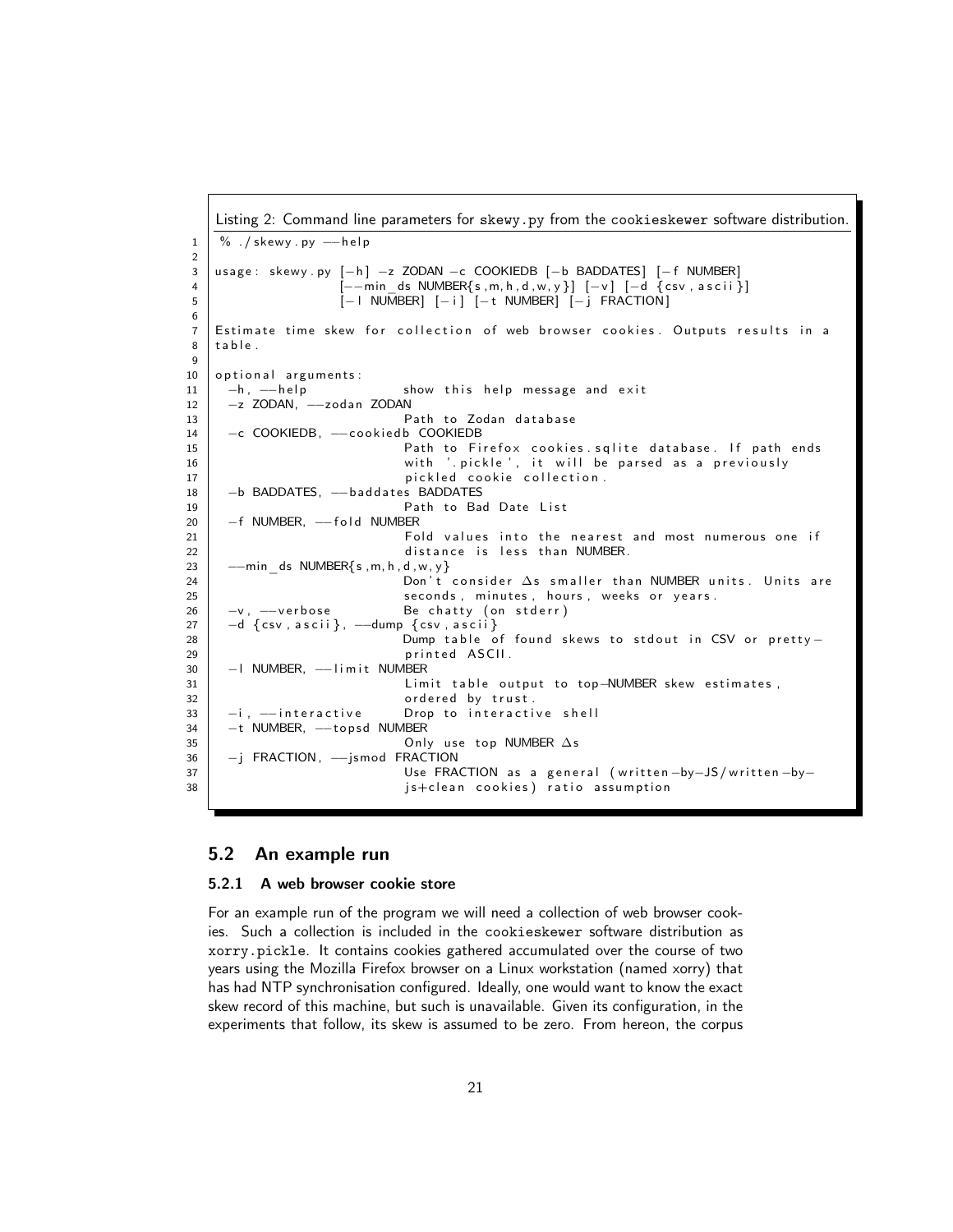will be referred to as 'xorry'.

In light of the problem with cookie creation time identified in section [2.3.1](#page-8-4) [on page 9,](#page-8-4) the choice of using a corpus gathered by the Firefox web browser is a surprising one as this browser does not record modification timestamps when updating cookies. The choice was made for pragmatic reasons; the SQLite format used by Firefox to store cookies is well suited to exploration. Tests showed that even under this adverse condition – having to rely on less trustworthy  $\Delta_s$  calculated from creation timestamps – the algorithm was able to correctly derive skews.

The xorry corpus has been anonymized to the extent that it has not impacted the algorithm; only the CIDs that were in the DSM, MCL or VCL have been preserved (but the value of the name-value pair has been anonymized).

#### 5.2.2 Program output

Let us go over the lines of output of the program as displayed in listing [3.](#page-21-0)

<span id="page-21-0"></span>Listing 3: An example run of skewy.py on the data supplied with the cookieskewer distribution. The program output shows a skew hypothesis of zero seconds ranking highest.

| 1                                                              | $\%$ /skewy.py --zodan zodan.db --cookiedb xorry.pickle \        |                             |         |            |           |                                      |                                      |  |  |  |
|----------------------------------------------------------------|------------------------------------------------------------------|-----------------------------|---------|------------|-----------|--------------------------------------|--------------------------------------|--|--|--|
| 2                                                              | $-$ baddates BDL.curated $-$ fold 2 $-$ jsmod 0.15 $-$ verbose \ |                             |         |            |           |                                      |                                      |  |  |  |
| 3                                                              | --dump ascii --limit 10                                          |                             |         |            |           |                                      |                                      |  |  |  |
| 4                                                              |                                                                  |                             |         |            |           |                                      |                                      |  |  |  |
| 5                                                              | Client cookies:                                                  |                             |         |            |           |                                      |                                      |  |  |  |
| 6                                                              | 2786 initially                                                   |                             |         |            |           |                                      |                                      |  |  |  |
| $\overline{7}$                                                 | 2761 after subtracting bad dates                                 |                             |         |            |           |                                      |                                      |  |  |  |
| 8                                                              | 2759 after subtracting known maxage cookies                      |                             |         |            |           |                                      |                                      |  |  |  |
| 9                                                              | 2756 after subtracting known variable $\Delta s$ cookies         |                             |         |            |           |                                      |                                      |  |  |  |
| 10                                                             | 0 have atime $\lt$ ctime (red flag)                              |                             |         |            |           |                                      |                                      |  |  |  |
| 11                                                             | 21 have known $\Delta s$                                         |                             |         |            |           |                                      |                                      |  |  |  |
| 12                                                             | 0.72 trust for unknown cookies                                   |                             |         |            |           |                                      |                                      |  |  |  |
|                                                                |                                                                  |                             |         |            |           |                                      |                                      |  |  |  |
|                                                                |                                                                  |                             |         |            |           |                                      |                                      |  |  |  |
|                                                                | ID                                                               | Skew                        | Trust   | Support    | $#$ Known | Earliest date                        | Latest date                          |  |  |  |
|                                                                |                                                                  |                             |         |            |           |                                      |                                      |  |  |  |
|                                                                | 0                                                                | ŋ                           | 71      | 1337       | 9         | $2010 - 12 - 07$                     | $2012 - 12 - 19$                     |  |  |  |
|                                                                |                                                                  | $-28943999$                 | 32      | 425        | 0         | $2010 - 12 - 17$                     | $2012 - 12 - 19$                     |  |  |  |
|                                                                | 2                                                                | $-31449599$                 | 22      | 576        | 0         | $2010 - 12 - 17$                     | $2012 - 12 - 19$                     |  |  |  |
|                                                                | 3                                                                | $-126144000$                | 20      | 190        | 0         | $2010 - 12 - 15$                     | $2012 - 09 - 03$                     |  |  |  |
|                                                                | 4                                                                | $-31535999$                 | 14      | 737        | 0         | $2010 - 12 - 15$                     | $2012 - 12 - 19$                     |  |  |  |
|                                                                | 5                                                                | $-155088000$                | 14      | 182        | 0         | $2010 - 12 - 15$                     | $2012 - 09 - 03$                     |  |  |  |
|                                                                | 6                                                                | $-283824000$                | 13      | 127        | 0         | $2010 - 12 - 22$                     | $2012 - 12 - 19$                     |  |  |  |
| 13<br>14<br>15<br>16<br>17<br>18<br>19<br>20<br>21<br>22<br>23 | 7                                                                | 28944001                    | 10      | 468        | 0         | $2010 - 12 - 17$                     | $2012 - 12 - 19$                     |  |  |  |
| 24<br>25                                                       | 8<br>9                                                           | $-157593600$<br>$-30931199$ | 10<br>9 | 303<br>448 | 0<br>0    | $2010 - 12 - 15$<br>$2010 - 12 - 17$ | $2012 - 12 - 19$<br>$2012 - 12 - 19$ |  |  |  |

- 6-9 The corpus contains 2786 cookies. Of these, only 30 could be filtered out based on the MCL, VCL and BDL.
- Firefox keeps a record of when cookies were last accessed presumably for garbage collection purposes. A record of a cookie that was accessed before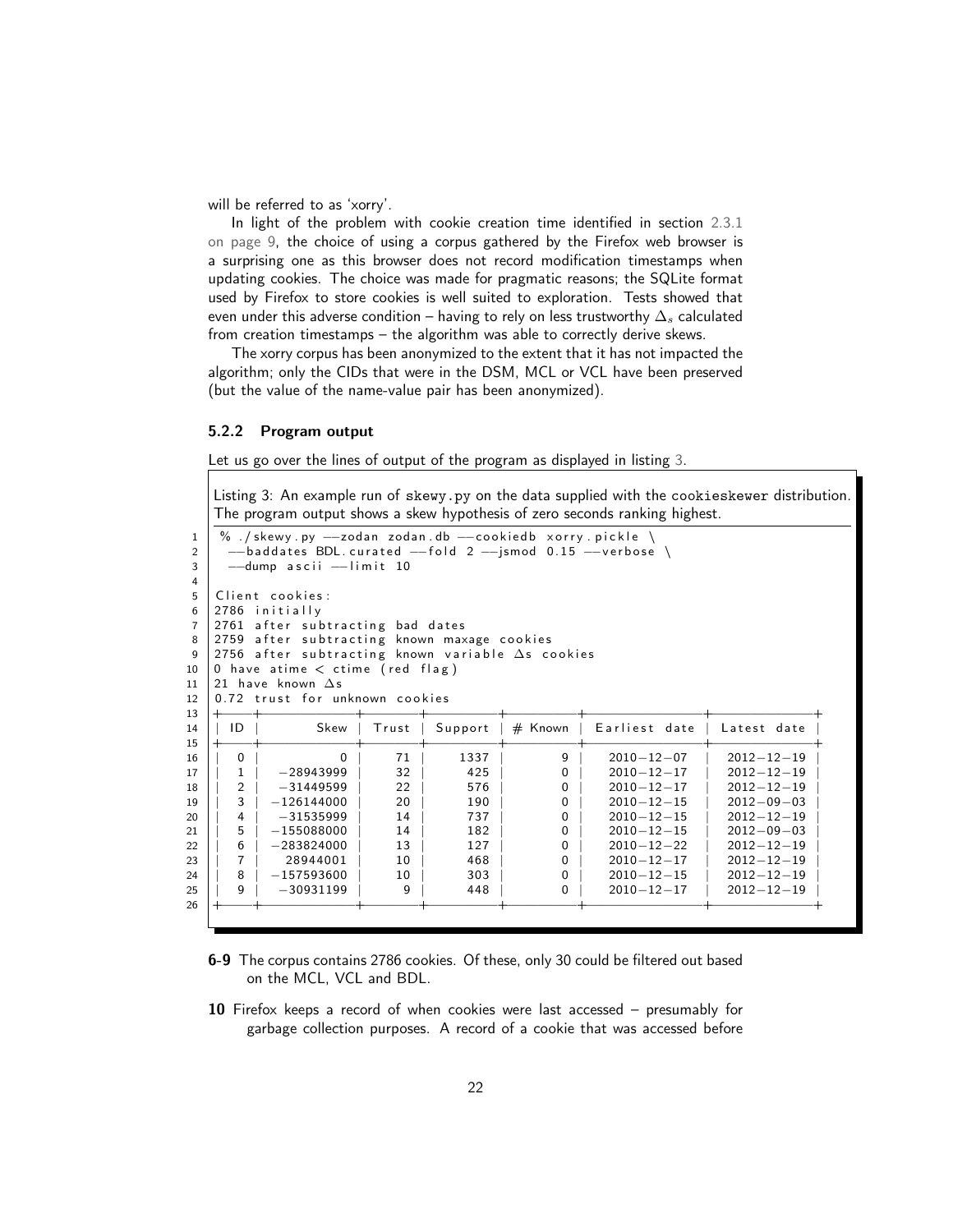it was created creates a logical inconsistency which can be an indication that the system clock has been rolled back at some time, and this should not go unmentioned.

- 11 The size of the set-intersection between the 2756 cookie identities in xorry and the 1192 CIDs in the DSM is only 21.
- 12 The 2730 remaining cookies of which the identities are not in the DSM get assigned this number for probability  $B$  (as described in section [4.4 on page 19\)](#page-18-0).
- 14 The table header refers to an ID (convenient when discussing output), a skew hypothesis (in seconds), the aggregate trust of the hypothesis, the size of the group of cookies that support a hypothesis, the portion of that group that is on the DSM, and the earliest and latest creation date of the cookies within that group. The latter two are not corrected for the associated skew hypothesis.
- 16 The program correctly estimates the skew at 0 seconds. It is crucial to take notice of the fact that the program has no built-in tendency to assume a skew of 0 seconds. The algorithm does not work by trying to disprove the null hypothesis that the clock was not skewed and the resulting skew estimate of zero seconds is therefore a genuine feature of the input data, and not some preconception.

Interestingly, only 9 of the 21 cookies that are on the DSM are part of the group supporting this skew. This will be discussed in section [6.2.2.](#page-29-0)

17-25 These lines show the details of 9 other high-ranking hypotheses. They have much less trust than hypothesis  $#0$ . None of them are likely to have been correct at any moment during the lifetime of the cookie collection. This is noise, but the values for the hypotheses are peculiar; they will be discussed in section  $6.2.1$ .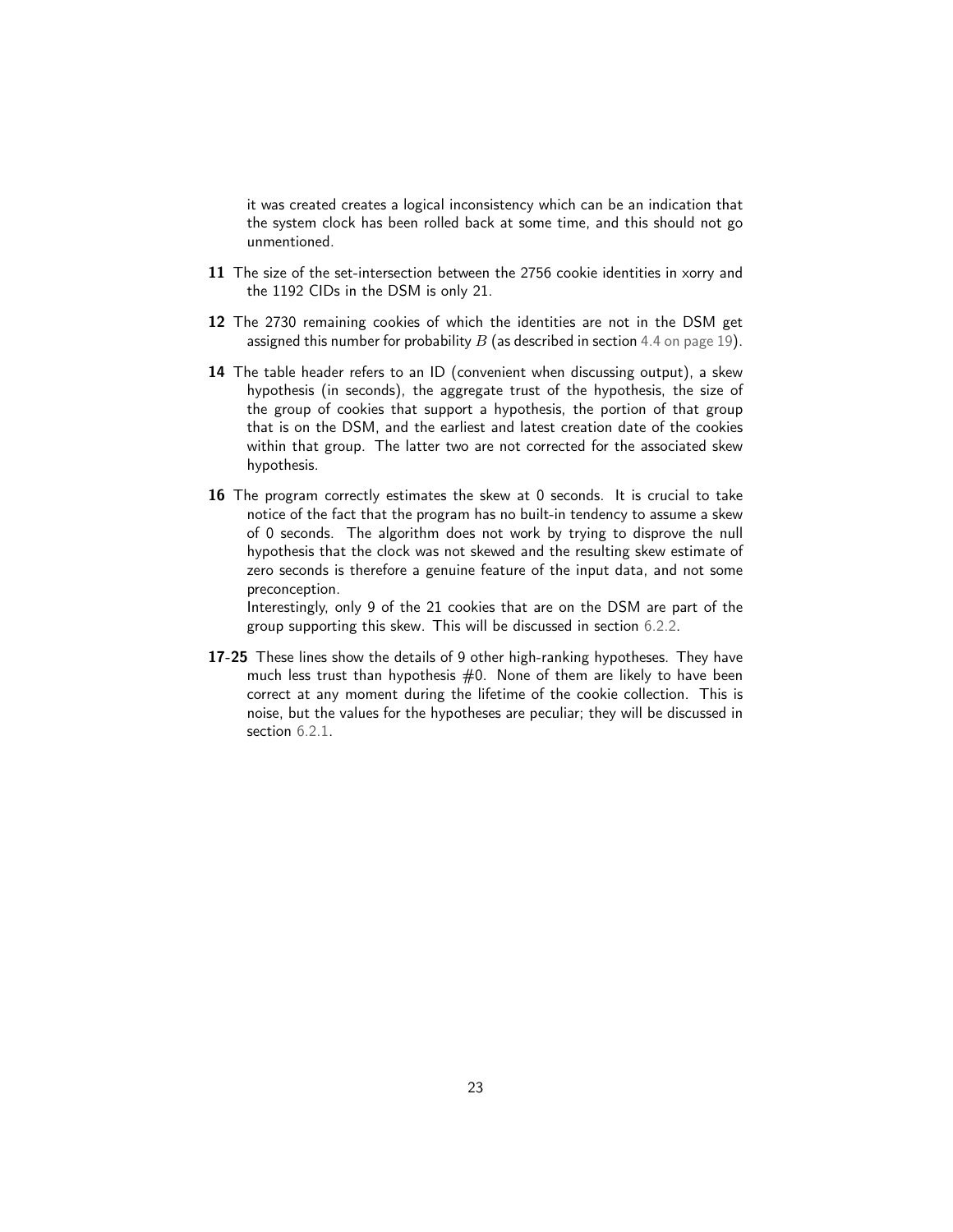# <span id="page-23-0"></span>6 Discussion: Algorithm performance

While discussing algorithm performance, it is important to keep in mind that the results of the performance tests are dependent on its inputs. Since only one web client cookie corpus is used (which is crippled due to its lack of modification time information) quantitative results, while indicative, hold no absolute value. It is however quite possible to investigate the influence of various parameters.

### <span id="page-23-1"></span>6.1 Basic performance evaluation

The result of the example run (section [5.2 on page 21\)](#page-20-0) invites to explore the limits of the algorithm. First and foremost, what is the minimum size of a cookie collection for it to allow its skew to be estimated? Second, how does it handle multiple skews?

Because the skew integrity of the xorry corpus is unknown (a skew of zero seconds is assumed) test results should be interpreted relative to the baseline performance from the example run.

#### <span id="page-23-2"></span>6.1.1 Minimum collection size

To measure only the performance of the voting algorithm, the DSD is cleared. Random samples of the cookies from the xorry corpus are taken, with sample sizes varying from 1 to 25 cookies. The measure of performance is whether the correct skew estimate (of  $0\pm 4$  seconds; since --fold 2 was specified) comes up as the most trusted one.

For each sample size, 500 test runs are done and the fraction of runs for which the correct skew came up as most trusted is recorded. The results are shown in figure [6.1 on the next page.](#page-24-2) The estimates become reliable for collection sizes upwards of 10 cookies.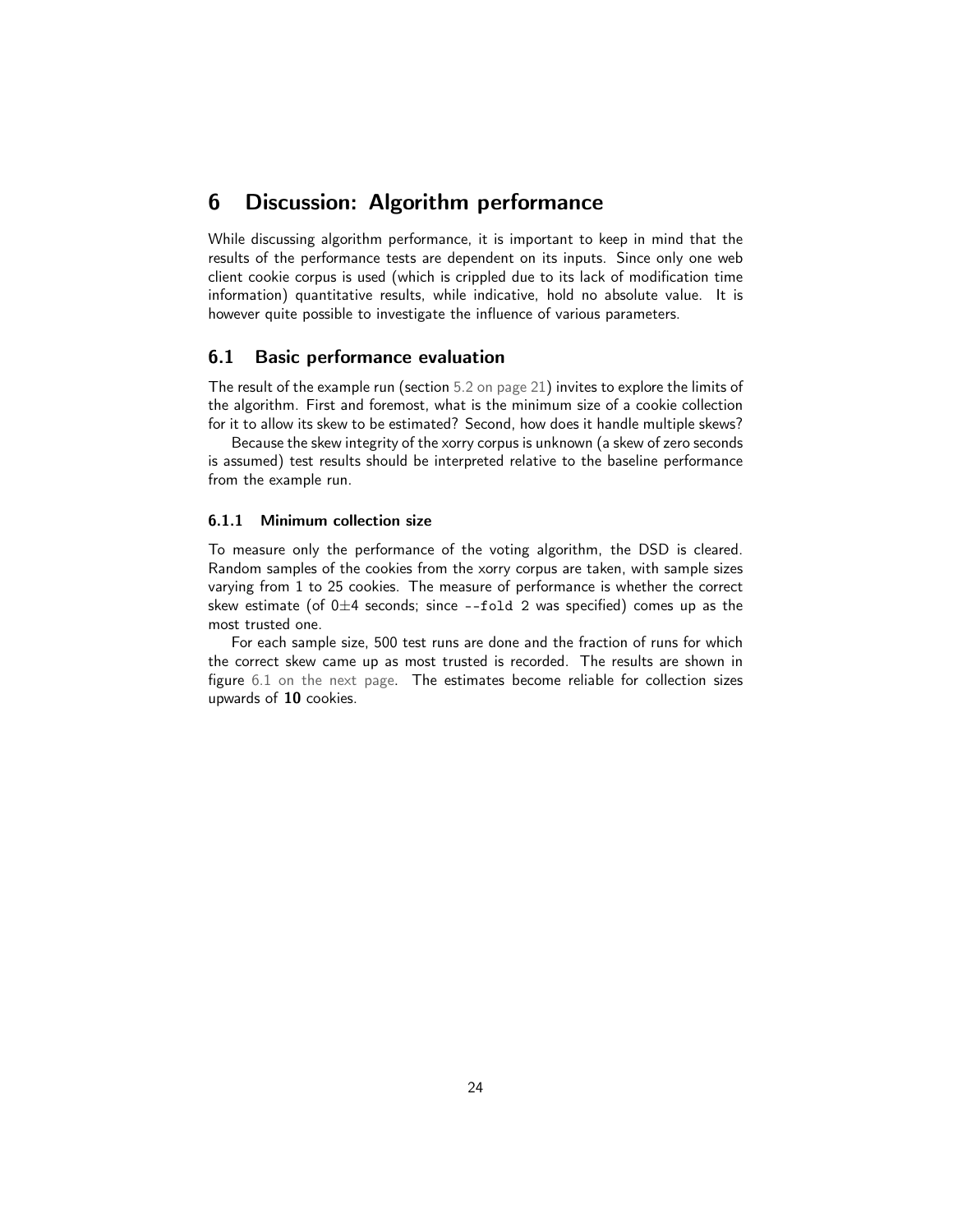Figure 6.1: Correctness of estimate as a function of cookie collection size (folded by 4s). About 10 cookies are needed for a reasonably reliable estimate.

<span id="page-24-2"></span>

#### 6.1.2 Detecting multiple skews

It is likely that skew will vary over the course of the lifetime of a cookie collection. Possibly, the system clock was skewed for only a short amount of time. This begs the question: how many cookies are needed to distinguish such a secondary skew hypothesis from noise? To answer that question a skew is introduced to some fraction of the cookies of the xorry corpus. The larger the fraction, the more likely it is that the skew will be detected as a secondary skew. The measure of performance is the minimum size of the fraction necessary to let the corresponding estimate rise above the noise and reach the second rank. For the xorry corpus (with cleared DSM and --fold 2) this fraction proves to be about  $0.35.^{\scriptscriptstyle 20}$  $0.35.^{\scriptscriptstyle 20}$  $0.35.^{\scriptscriptstyle 20}$ 

#### <span id="page-24-0"></span>6.2 Exploring complex properties

#### <span id="page-24-1"></span>6.2.1 The origin of bogus skews

In the example run output (listing [3 on page 22,](#page-21-0) lines 17-25) we have observed peculiar values for the nine lower-ranking skew estimates. Specifically, they are

<span id="page-24-3"></span> $20$ In skewy.py interactive mode, this can be established by introducing an artificial skew of, for instance, 4242 seconds:

from testing import \*; data.DSM.clear(); quick est(skewgen(data.cookies, 4242, 0.35))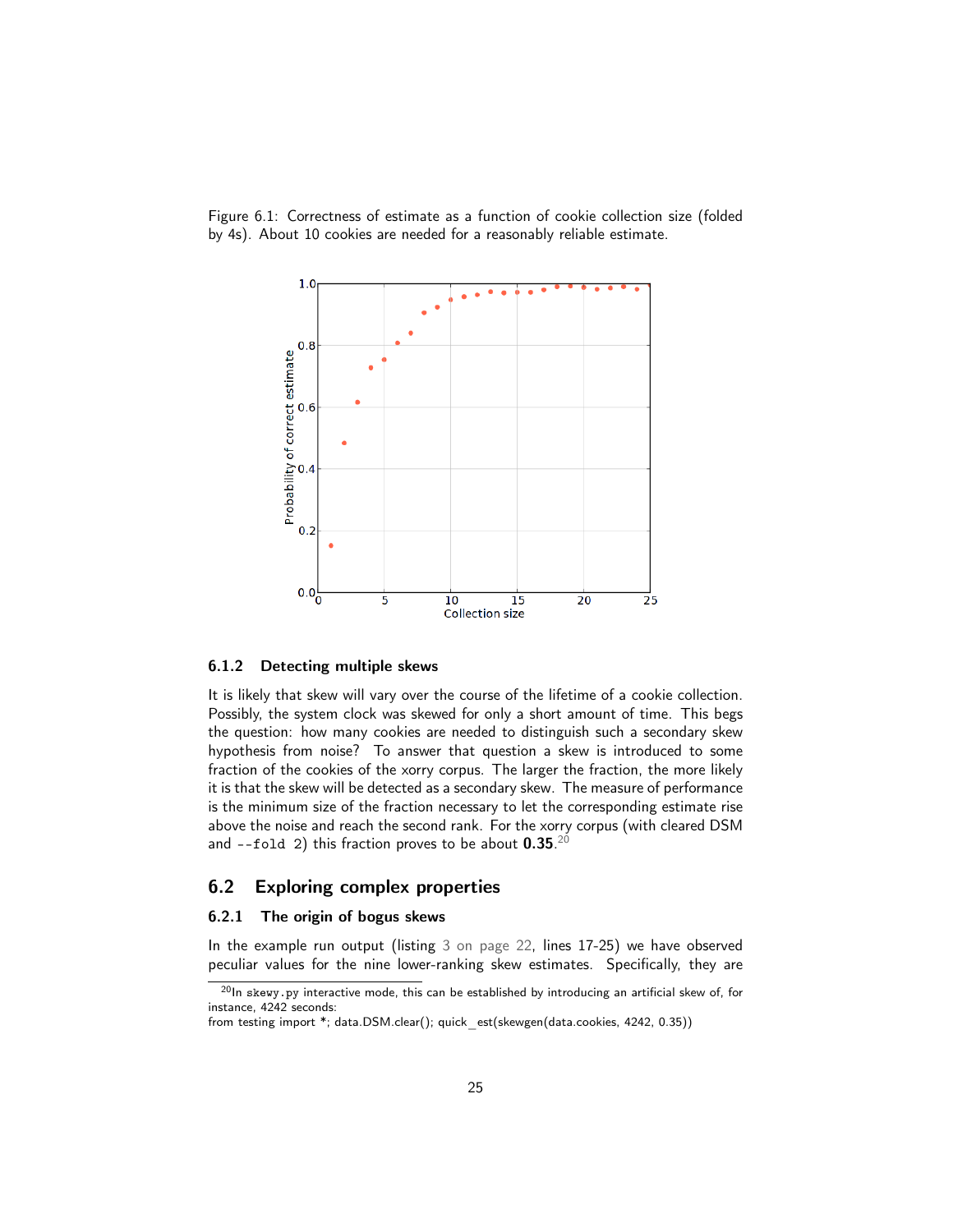peculiar when expressed not in seconds, but in days, weeks and years (365 days). These equivalent values are listed in table [6.1.](#page-25-0)

<span id="page-25-0"></span>

| skew (in seconds) | equivalent value                     | $\Delta_c$ component | $\Delta_s$ component |
|-------------------|--------------------------------------|----------------------|----------------------|
| -28944000         | 30d)<br>$-(1v)$<br>$\qquad \qquad -$ | 1y                   | 30d                  |
| -31449600         | $-(1y - 1d)$                         | 1 <sub>V</sub>       | 1d                   |
| -126144000        | $-4y$                                |                      |                      |
| -31536000         | $-1y$                                |                      |                      |
| -155088000        | – (4y<br>$-30d)$                     | 4y                   | 30d                  |
| -283824000        | $-(5v - 30d)$                        | 5y                   | 30d                  |
| 28944000          | $(1v - 30d)$                         | 30d                  | 1y                   |
| -157593600        | $-(5y - 1d)$                         | 5y                   | 1 <sub>d</sub>       |
| -30931200         | $-(1y - 1w)$                         | 1y                   | 1w                   |

Table 6.1: Bogus skew estimates expressed in days, weeks and years, and broken down in their likely components.

Since we know these skews are derived as  $S = \Delta_s \Delta_c$ , we can make a guess towards the values of the components. We know the distribution that  $\Delta_s$  comes from; it has been discussed at length. We also know that the cumulative distribution for  $\Delta_s$  (figure [3.2 on page 16](#page-15-0)) is markedly lopsided. And since prior probabilities of  $\Delta_s$  are a cornerstone of the skew ranking algorithm, it deserves to be re-mentioned that the four most common values are 1 year, 1 month, 1 day and 1 week, in that order. These are therefore also likely values for the  $\Delta_s$  component in table [6.1.](#page-25-0)

We have not yet investigated the distribution of  $\Delta_c$  that is being operated on. This distribution is shown in figure [6.2 on the following page.](#page-26-1) Above this figure, on the same page, figure [3.1](#page-26-0) is showing the  $\Delta_s$  distribution. The histograms are normalized, allowing a direct and revealing comparison between the two distributions.

It is immediately obvious that they are dissimilar  $-$  not so much in where the peaks occur as in the size of the peaks. The center of gravity for the client distribution appears to be towards the right of the 1 year anchor point whereas most of the mass for the server delta distribution is on the left-hand side of it. It has already been mentioned in passing that short-lived cookies are short-lived; they do not accumulate as much as cookies with a longer shelf life. The latter are much more abundant in the  $\Delta_c$  distribution. The four most common values are 1 year, 5 years, 2 years and 10 years, in that order.

These values coincide with the values for the  $\Delta_c$  component shown in table  $6.1.$ Armed with an understanding of a major characteristic in the difference between the two distributions, it now becomes clear how the bogus skew estimates might be formed and how they would derive their peculiar values – they are an expression of a mismatch between the distributions. The mismatch leads to the same mistake (of applying an inappropriate  $\Delta_s$ ) being made repeatedly with the same numbers as inputs, simply because certain  $\Delta_c$  and  $\Delta_s$  are so abundant.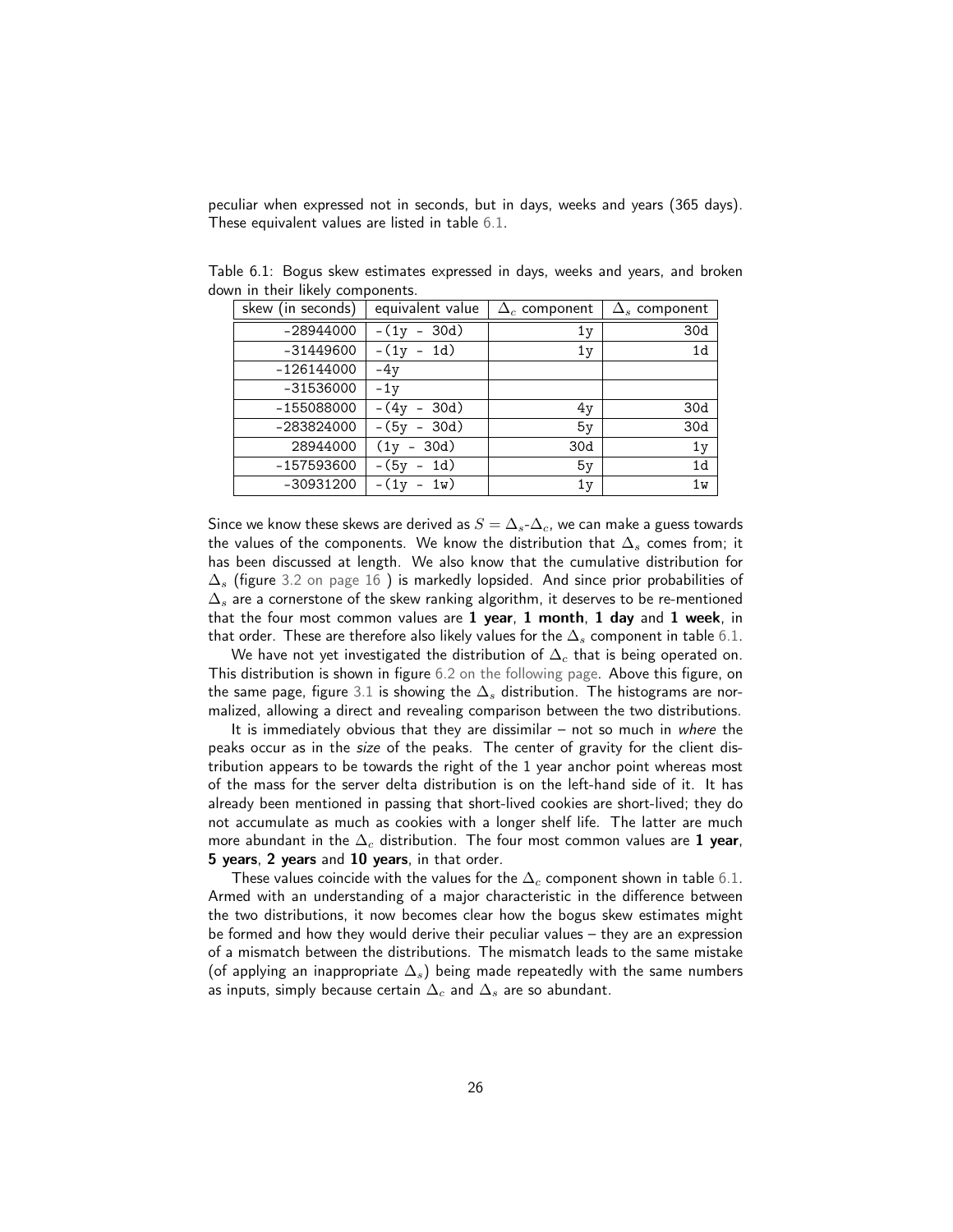<span id="page-26-0"></span>Figure 3.1: Histogram showing the distribution of  $\Delta_s$  for samples in the DSM, in the range 10 seconds – 30 years. Size of bins is 120 seconds.



<span id="page-26-1"></span>Figure 6.2: Histogram showing the distribution of  $\Delta_c$  for the xorry web client cookie corpus, in the range 10 seconds – 30 years. Size of bins is 120 seconds.

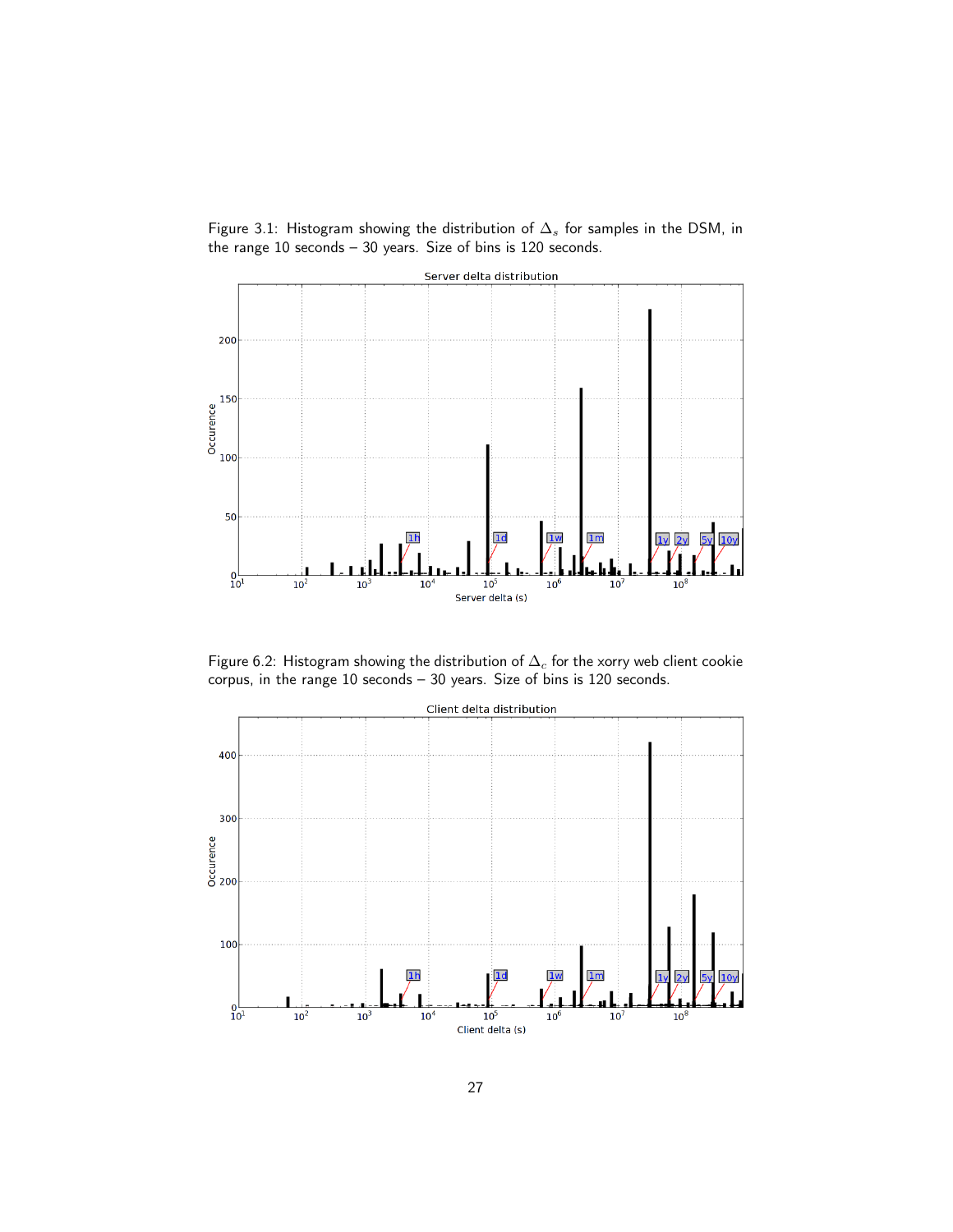#### 6.2.2 The consequences of employing an improper  $\Delta_s$  distribution

#### Relation of the  $\Delta_s$  distribution to web browser cookie stores

The skew estimation algorithm relies on a representative distribution of  $\Delta_{s}$ . As we have seen in section [6.2.1,](#page-24-1) the shape of the 'right' distribution depends on the lifetime of the browser cookie store it is applied to  $-$  older stores will have accumulated more cookies with far future expirations. But even browser cookie stores of the same age will feature different distributions since their shapes also depend on when the browser was used and on when the garbage collector was last run.

Superficially it seems that the  $\Delta_s$  should be individually tailored to browser cookie stores under investigation. Doing so will prove to be a challenge, for skew hypotheses rely on the temporal difference between corresponding peaks (the horizontal dimension of the histograms in figures [3.1](#page-26-0) and [6.2\)](#page-26-1), while the accuracy of the hypothesis ranking relies on the similarity in relative frequencies between corresponding peaks (the vertical dimension of the histograms). Unfortunately, finding pairs of corresponding peaks is only possible after correcting for skew: a chickenand-egg problem.

#### Completeness of the distribution

Is completeness of the  $\Delta_s$  distribution a factor of significance in the performance of the algorithm? One way to measure the effect of the distribution size is to gauge the signal to noise ratio (SNR) of the correct hypothesis while increasing the distribution size – starting off with the most prominent  $\Delta_s$  and progressively adding less prominent  $\Delta_s.^{21}$  $\Delta_s.^{21}$  $\Delta_s.^{21}$  The signal to noise ratio is defined as the fraction of the support and trust for the correct skew hypothesis (which for the xorry corpus is assumed to amounts to 0 seconds) of the total support and trust for all hypotheses in the top-10 and normalized to the highest attained value. The experiment is run with the folding parameter set to 2. Figure [6.3 on the next page](#page-28-0) shows the result for the xorry corpus.

<span id="page-27-0"></span> $21$ With skewy.py, the distribution size can be varied using the --topsd parameter.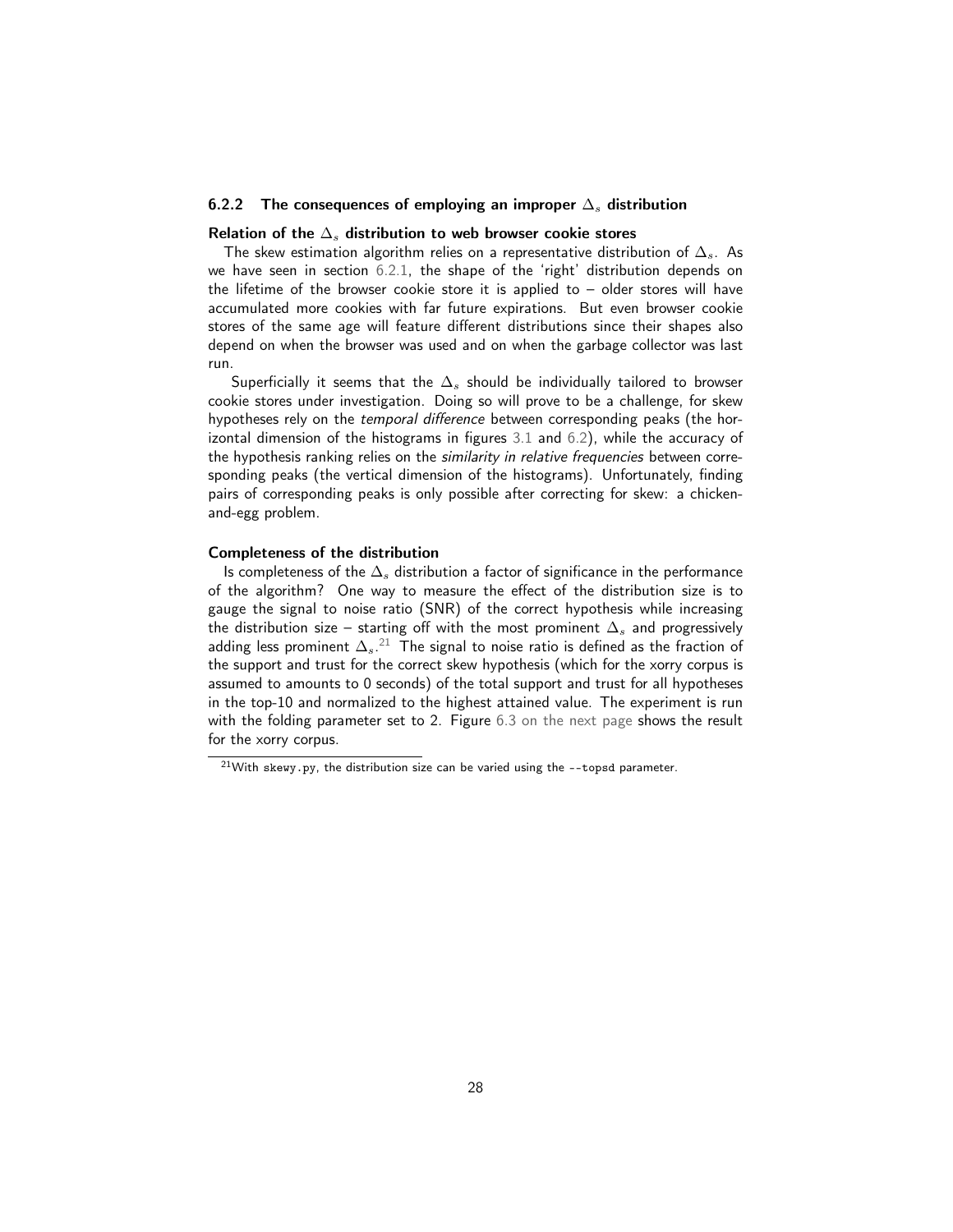<span id="page-28-0"></span>Figure 6.3: Development of hypothesis trust and support for the xorry client cookie corpus with increasing coverage of the  $\Delta_s$  distribution distilled from the Shodan dataset. Some steep drops in support SNR are annotated with the associated  $\Delta_s$ .



The figure leads to the following observations:

- $\triangleright$  The SNR plot experiences a series of sharp drops for hypothesis support SNR after the 46th most prominent value. The  $\Delta_s$  values up to and including this 46th value cover about 85% of the total number of  $\Delta_s$  observed, as previously illustrated by the lopsided picture painted in figure [3.2 on page 16.](#page-15-0). Some of the 'long tail'  $\Delta_s$  are inapplicable to the browser cookie store, as indicated by significant drops in support SNR. The one second  $\Delta_s$  is likely the result of a measuring error as described in section [2.3.3](#page-9-0) – a mistaken interpretation of a Set-Cookie header meant to expire a previously set cookie. And even if it were not, it is unlikely to find such a short-lived cookie before it is garbage collected. The drop associated with addition of the 4 year  $\Delta_s$  value may well be an illustration of distribution mismatch: figure [3.1 on page 27](#page-26-0) shows a peak at 4 years, whereas the  $\Delta_c$  histogram (figure [6.2](#page-26-1) below it) does not.
- $\triangleright$  In contrast to hypothesis support, hypothesis trust SNR is not significantly affected by addition of the annotated values. This is due to the diminishing prior probability of those values; they do not matter enough to make a dent. Moderating hypothesis support by taking prior probability into account shows its worth.
- $\triangleright$  It does not seem to pay to include the 'long tail' of the distribution. Maximum trust SNR occurs with about 30 of the most commonly occuring  $\Delta_s$ , together making up slightly over 80% of the 'mass' (see figure [3.2 on page 16\)](#page-15-0).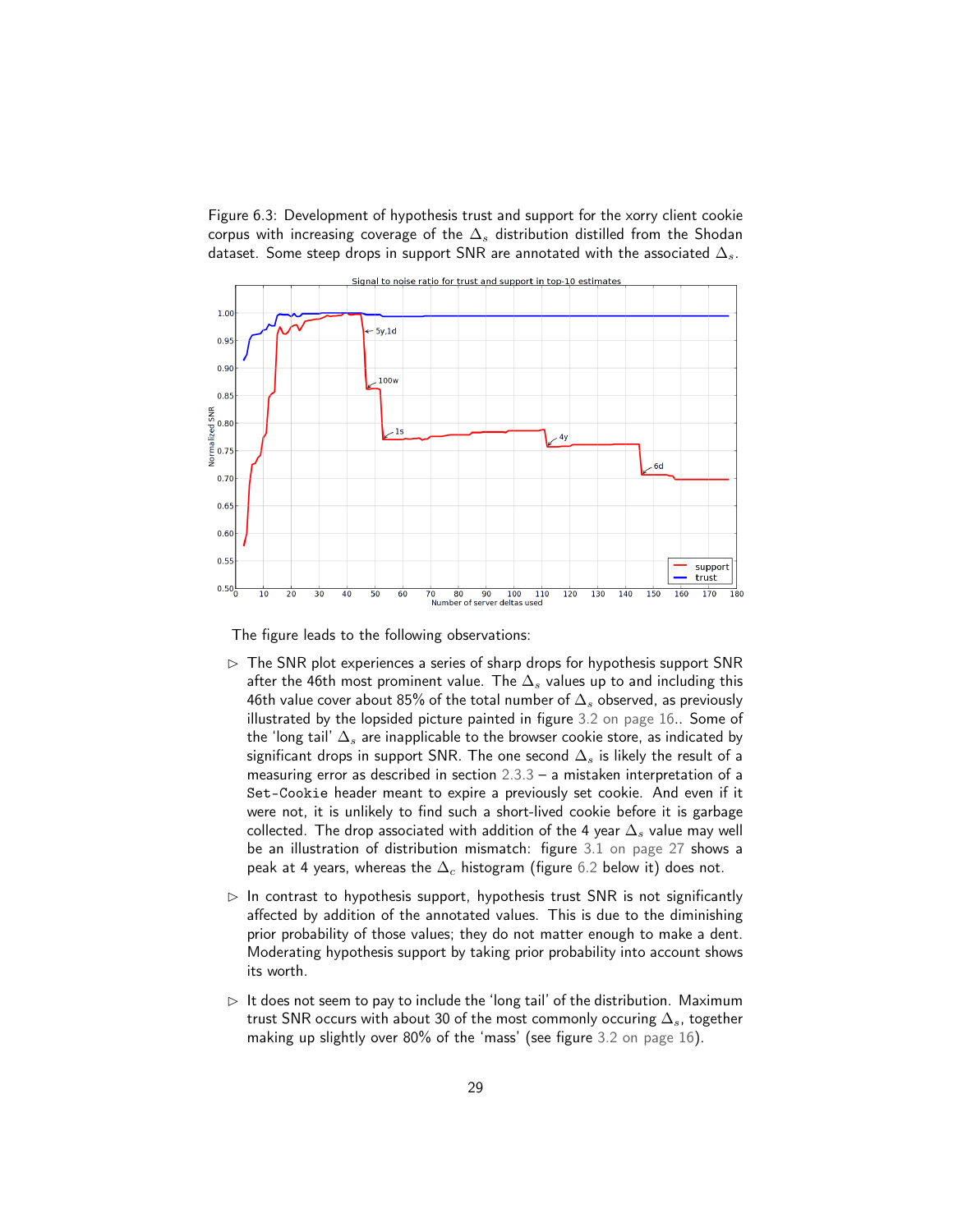#### <span id="page-29-0"></span>Impact of impairment due to absence of cookie modification timestamps

As noted, the Mozilla Firefox browser that produced the xorry corpus does not record modification timestamps. The skewy.py program derives  $\Delta_c$  using creation timestamps instead, which makes them less trustworthy. How untrustworthy depends on how prevalent the act of updating cookies is. Servers can update a cookie stored by the browser in one of two ways: simply by sending an updated value, or by first expiring the old cookie and subsequently setting a new one. In the latter case there is no problem. If many cookies are updated through the former mechanism, this will have the effect of creating many unique values for  $\Delta_c$ . Therefore, an indication of the gravity of the problem can be derived from a cumulative distribution plot of  $\Delta_c$  in the xorry corpus, where it will show up as a long tail. Figure [6.4](#page-29-1) shows this distribution.

<span id="page-29-1"></span>Figure 6.4: The cumulative distribution for  $\Delta_c$  from the xorry corpus (folded by 120s). All values after the 256th are unique, hence the 'knee' in the transition from values that occur twice to values that are unique at around the 250th value.



Contrasting this distribution with the one for  $\Delta_s$  shown in figure [3.2,](#page-15-0) it becomes clear that although some values are much more common than others, the distribution is less lopsided than the one shown in figure [3.2.](#page-15-0) Whether updated cookies are at the cause of this remains unproven. One way to find out about this would be to contrast these findings with an analysis of a cookie store from a browser that does feature modification timestamps, such as Microsoft Internet Explorer.

Distortion imposed by untrustworthy  $\Delta_c$  may partly explain the fact that only 9 out of the 21 cookies known from the DSM are found to be supporting the correct skew hypothesis (see listing [3\)](#page-21-0). One of the other cookies is supporting a skew of -8, another is supporting a bogus skew of three years, and the ten remaining cookies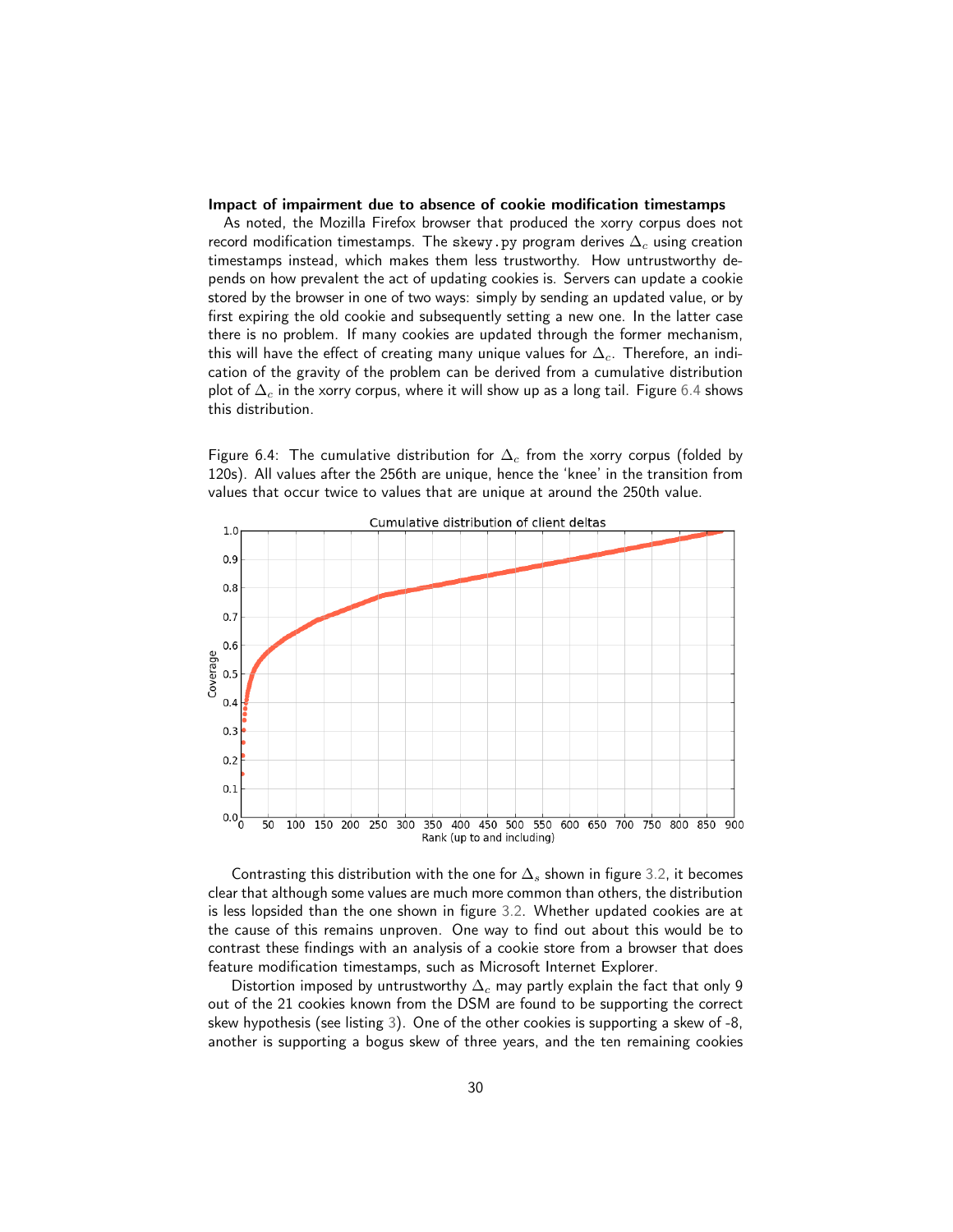are alone in supporting skews that no other cookie supports. Support for the the three year skew might be a consequence of nonrepresentativeness of the Shodan corpus; the two encounters could be as much as two years apart and the server's configuration may have changed in the meantime. The skew of -8 is insignificant; it may be on the client side, but it might also be on the server side. The isolated skews supported by the other ten cookie identities may be the result of updated cookies.

## <span id="page-30-0"></span>6.3 Avenues for improvement

During research and development, some ideas for improvement of the algorithm performance had to remain unexplored. What follows is a compact enumeration of these ideas.

#### 6.3.1 Using partial cookie identities

Listing [3](#page-21-0) shows that there is a surprisingly small overlap between CIDs in the xorry corpus and CIDs in the Shodan corpus. 26 CIDs are shared. The world wide web is of course much larger than the 10,000 web sites probed for the Shodan corpus. Improving the server reply dataset by probing more sites and creating a longitudional survey will prove to be of value. But there is another improvement possible. Server behaviour is not solely dependent on hostname. It also depends on the software that is run on the web site. Installations of the same software may well have shared properties for cookie expiration.

To name an example: in the Shodan dataset, multiple sites can be observed to be running the phpBB bulletin board software. This software sets a cookie with name 'bb\_lastvisit'. All 11 occurences of this cookie name have the same  $\Delta_s$  of one year. Using probabilities (and a larger dataset), it will be possible to infer a  $\Delta_s$ , or a probability distribution of  $\Delta_s$ , for a cookie based solely on its name – a partial CID. On the client side, in the xorry corpus, (coincidentally) another 11 previously unrecognized cookies could then have been associated with this  $\Delta_s$ , improving accuracy.

#### 6.3.2 Impact of javascript and cookie updates

We have only made guesses towards what the impact that updates of cookies through javascript scripts have on  $\Delta_c$  reliability (section [2.3.2\)](#page-8-3). The same goes for the importance of having access to the cookie modification time (section [2.3.1\)](#page-8-4). The first could be empirically determined by instrumenting the browser to log Javascript modifications. The second could be empirically determined by comparing creation timestamps and modification timestamps on cookies stored by a browser that keeps both kinds of timestamps, such as Microsoft Internet Explorer. These uncertainties could then be translated into probabilities and be automatically applied.